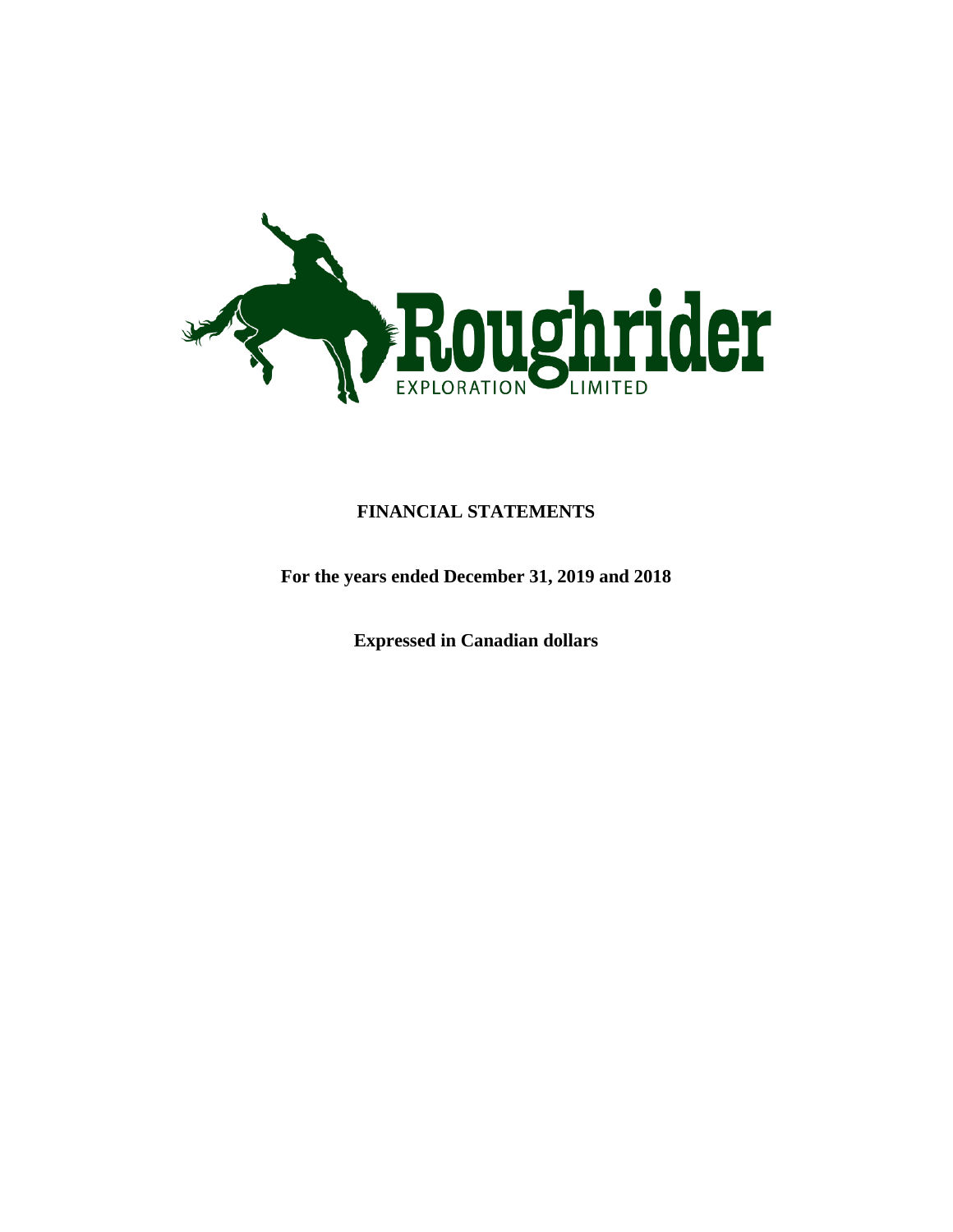# **INDEPENDENT AUDITOR'S REPORT**

To the Shareholders of Roughrider Exploration Limited

# *Opinion*

We have audited the accompanying financial statements of Roughrider Exploration Limited (the "Company"), which comprise the statements of financial position as at December 31, 2019 and 2018, and the statements of loss and comprehensive loss, changes in shareholders' equity (deficiency), and cash flows for the years then ended, and notes to the financial statements, including a summary of significant accounting policies.

In our opinion, these financial statements present fairly, in all material respects, the financial position of the Company as at December 31, 2019 and 2018, and its financial performance and its cash flows for the years then ended in accordance with International Financial Reporting Standards ("IFRS").

# *Basis for Opinion*

We conducted our audits in accordance with Canadian generally accepted auditing standards. Our responsibilities under those standards are further described in the Auditor's Responsibilities for the Audit of the Financial Statements section of our report. We are independent of the Company in accordance with the ethical requirements that are relevant to our audit of the financial statements in Canada, and we have fulfilled our other ethical responsibilities in accordance with these requirements. We believe that the audit evidence we have obtained in our audits is sufficient and appropriate to provide a basis for our opinion.

# *Material Uncertainty Related to Going Concern*

We draw attention to Note 1 of the financial statements, which indicates that the Company has no regular source of revenue, has an accumulated deficit of \$5,975,153 at December 31, 2019, and expects to incur further losses in order to explore its mineral properties. As stated in Note 1, these events and conditions indicate that a material uncertainty exists that may cast significant doubt on the Company's ability to continue as a going concern. Our opinion is not modified in respect of this matter.

# *Other Information*

Management is responsible for the other information. The other information obtained at the date of this auditor's report includes Management's Discussion and Analysis.

Our opinion on the financial statements does not cover the other information and we do not express any form of assurance conclusion thereon.

In connection with our audit of the financial statements, our responsibility is to read the other information and, in doing so, consider whether the other information is materially inconsistent with the financial statements or our knowledge obtained in the audit, or otherwise appears to be materially misstated.

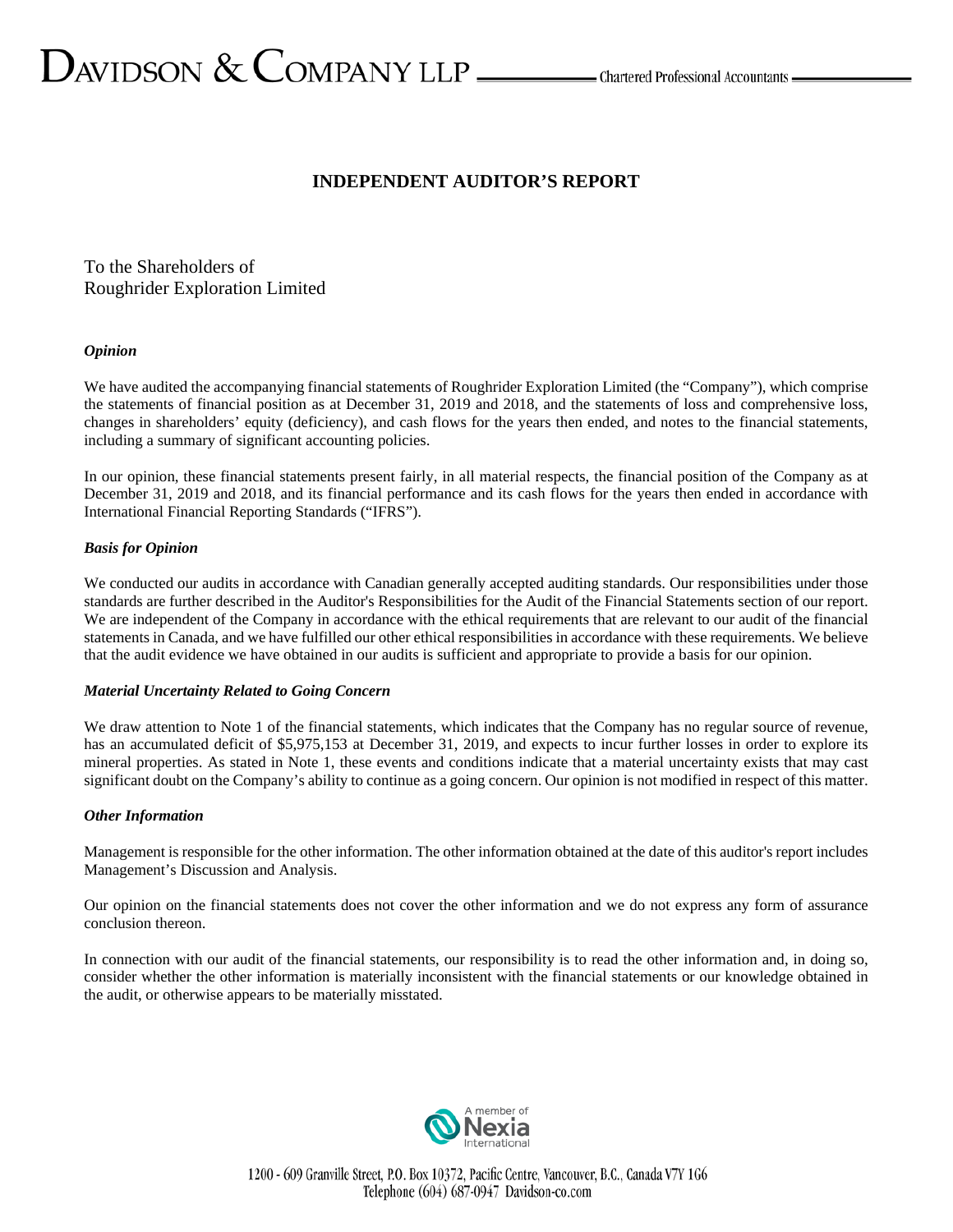We obtained Management's Discussion and Analysis prior to the date of this auditor's report. If, based on the work we have performed, we conclude that there is a material misstatement of this other information, we are required to report that fact. We have nothing to report in this regard.

### *Responsibilities of Management and Those Charged with Governance for the Financial Statements*

Management is responsible for the preparation and fair presentation of the financial statements in accordance with IFRS, and for such internal control as management determines is necessary to enable the preparation of financial statements that are free from material misstatement, whether due to fraud or error.

In preparing the financial statements, management is responsible for assessing the Company's ability to continue as a going concern, disclosing, as applicable, matters related to going concern and using the going concern basis of accounting unless management either intends to liquidate the Company or to cease operations, or has no realistic alternative but to do so.

Those charged with governance are responsible for overseeing the Company's financial reporting process.

#### *Auditor's Responsibilities for the Audit of the Financial Statements*

Our objectives are to obtain reasonable assurance about whether the financial statements as a whole are free from material misstatement, whether due to fraud or error, and to issue an auditor's report that includes our opinion. Reasonable assurance is a high level of assurance, but is not a guarantee that an audit conducted in accordance with Canadian generally accepted auditing standards will always detect a material misstatement when it exists. Misstatements can arise from fraud or error and are considered material if, individually or in the aggregate, they could reasonably be expected to influence the economic decisions of users taken on the basis of these financial statements.

As part of an audit in accordance with Canadian generally accepted auditing standards, we exercise professional judgment and maintain professional skepticism throughout the audit. We also:

- Identify and assess the risks of material misstatement of the financial statements, whether due to fraud or error, design and perform audit procedures responsive to those risks, and obtain audit evidence that is sufficient and appropriate to provide a basis for our opinion. The risk of not detecting a material misstatement resulting from fraud is higher than for one resulting from error, as fraud may involve collusion, forgery, intentional omissions, misrepresentations, or the override of internal control.
- Obtain an understanding of internal control relevant to the audit in order to design audit procedures that are appropriate in the circumstances, but not for the purpose of expressing an opinion on the effectiveness of the Company's internal control.
- Evaluate the appropriateness of accounting policies used and the reasonableness of accounting estimates and related disclosures made by management.
- Conclude on the appropriateness of management's use of the going concern basis of accounting and, based on the audit evidence obtained, whether a material uncertainty exists related to events or conditions that may cast significant doubt on the Company's ability to continue as a going concern. If we conclude that a material uncertainty exists, we are required to draw attention in our auditor's report to the related disclosures in the financial statements or, if such disclosures are inadequate, to modify our opinion. Our conclusions are based on the audit evidence obtained up to the date of our auditor's report. However, future events or conditions may cause the Company to cease to continue as a going concern.
- Evaluate the overall presentation, structure and content of the financial statements, including the disclosures, and whether the financial statements represent the underlying transactions and events in a manner that achieves fair presentation.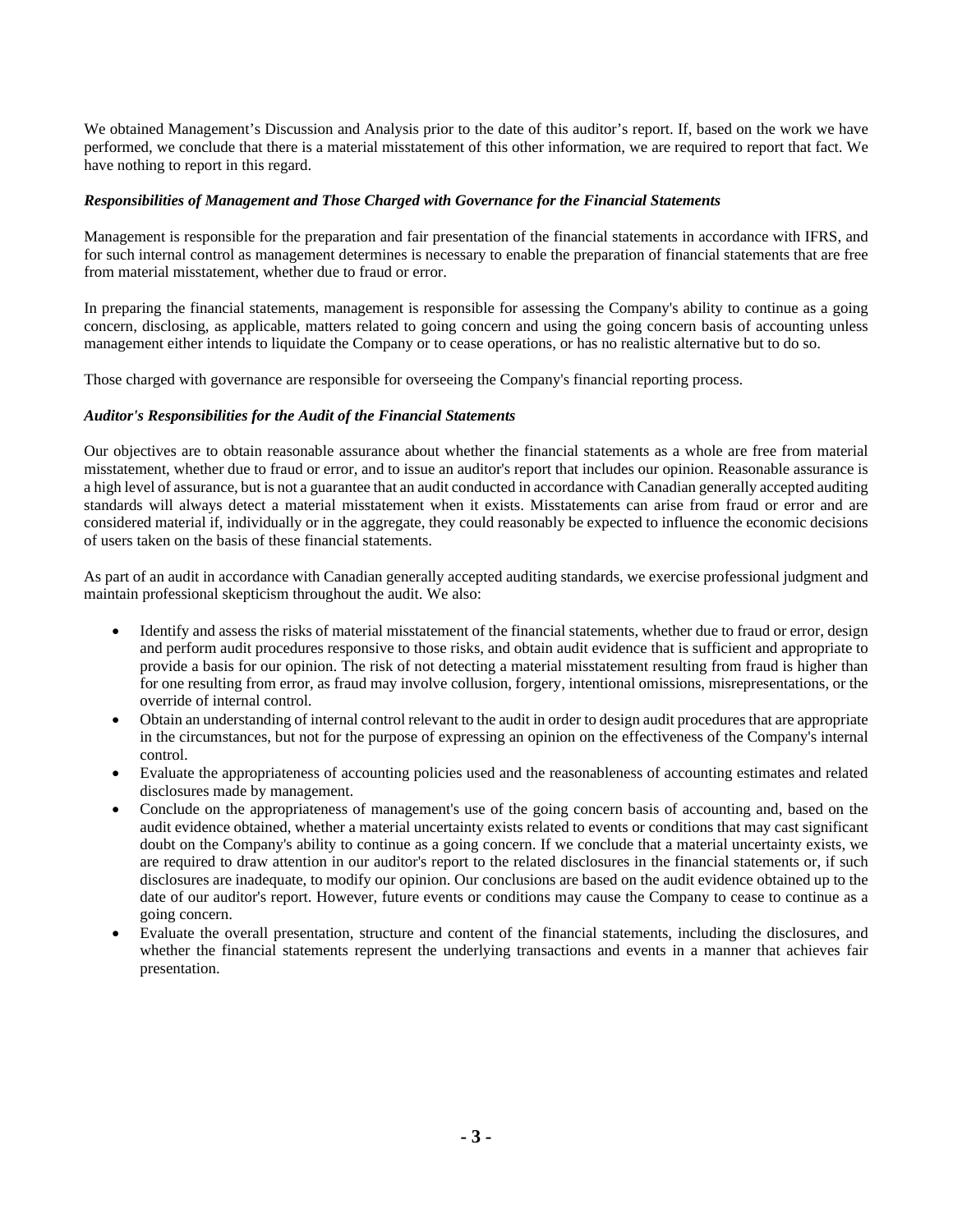We communicate with those charged with governance regarding, among other matters, the planned scope and timing of the audit and significant audit findings, including any significant deficiencies in internal control that we identify during our audit.

We also provide those charged with governance with a statement that we have complied with relevant ethical requirements regarding independence, and to communicate with them all relationships and other matters that may reasonably be thought to bear on our independence, and where applicable, related safeguards.

The engagement partner on the audit resulting in this independent auditor's report is Stephen Hawkshaw.

# **"DAVIDSON & COMPANY LLP"**

Vancouver, Canada Chartered Professional Accountants

April 28, 2020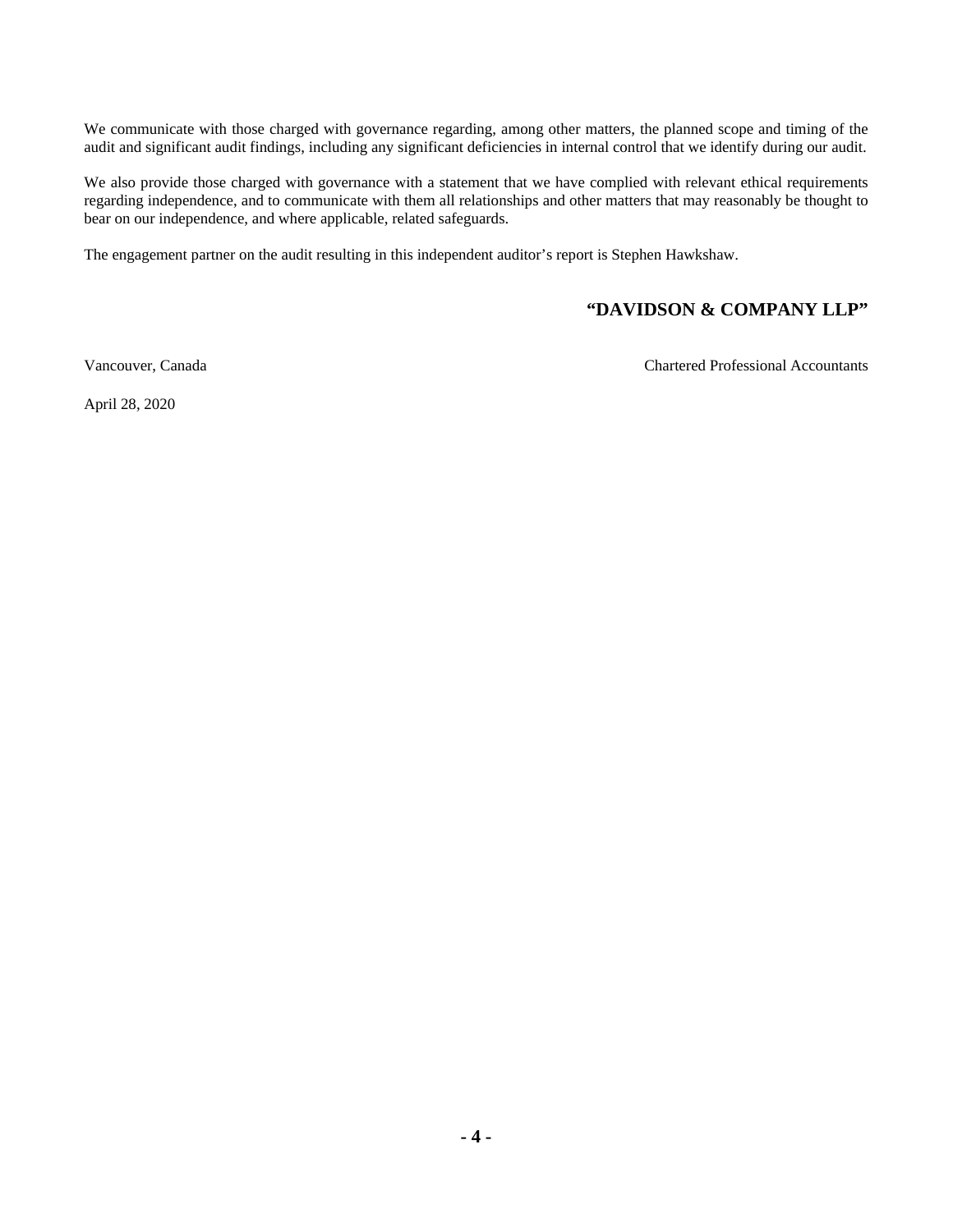**STATEMENTS OF FINANCIAL POSITION** *Expressed in Canadian Dollars*

AS AT DECEMBER 31

|                                                                                 | 2019                           | 2018                            |
|---------------------------------------------------------------------------------|--------------------------------|---------------------------------|
| <b>ASSETS</b>                                                                   |                                |                                 |
| <b>Current assets</b>                                                           |                                |                                 |
| Cash                                                                            | \$<br>159,010<br>$\mathcal{S}$ | 187,337                         |
| Receivables                                                                     | 5,021                          | 11,139                          |
| Prepaid expenses                                                                |                                | 375                             |
|                                                                                 | 164,031                        | 198,851                         |
| <b>Non-current assets</b>                                                       |                                |                                 |
| Exploration property acquisition costs (Note 4)                                 |                                | 6,189                           |
|                                                                                 | \$<br>164,031<br><sup>\$</sup> | 205,040                         |
|                                                                                 |                                |                                 |
| LIABILITIES AND SHAREHOLDERS' EQUITY (DEFICIENCY)                               |                                |                                 |
|                                                                                 |                                |                                 |
| <b>Current liabilities</b><br>Accounts payable and accrued liabilities (Note 9) | \$<br>411,360<br>\$.           |                                 |
|                                                                                 |                                |                                 |
| Shareholders' equity (deficiency)                                               |                                |                                 |
| Capital stock (Note 6)                                                          | 5,209,518<br>518,306           | 157,225<br>5,209,518<br>518,306 |
| Other equity reserves (Note 6)<br>Deficit                                       | (5,975,153)                    | (5,680,009)                     |
|                                                                                 | (247, 329)                     | 47,815                          |

Nature and continuance of operations (Note 1) Subsequent events (Note 13)

# **On behalf of the Board of Directors on April 28, 2020**

*Signed "Scott Gibson" Signed "Dale Wallster"* Director Director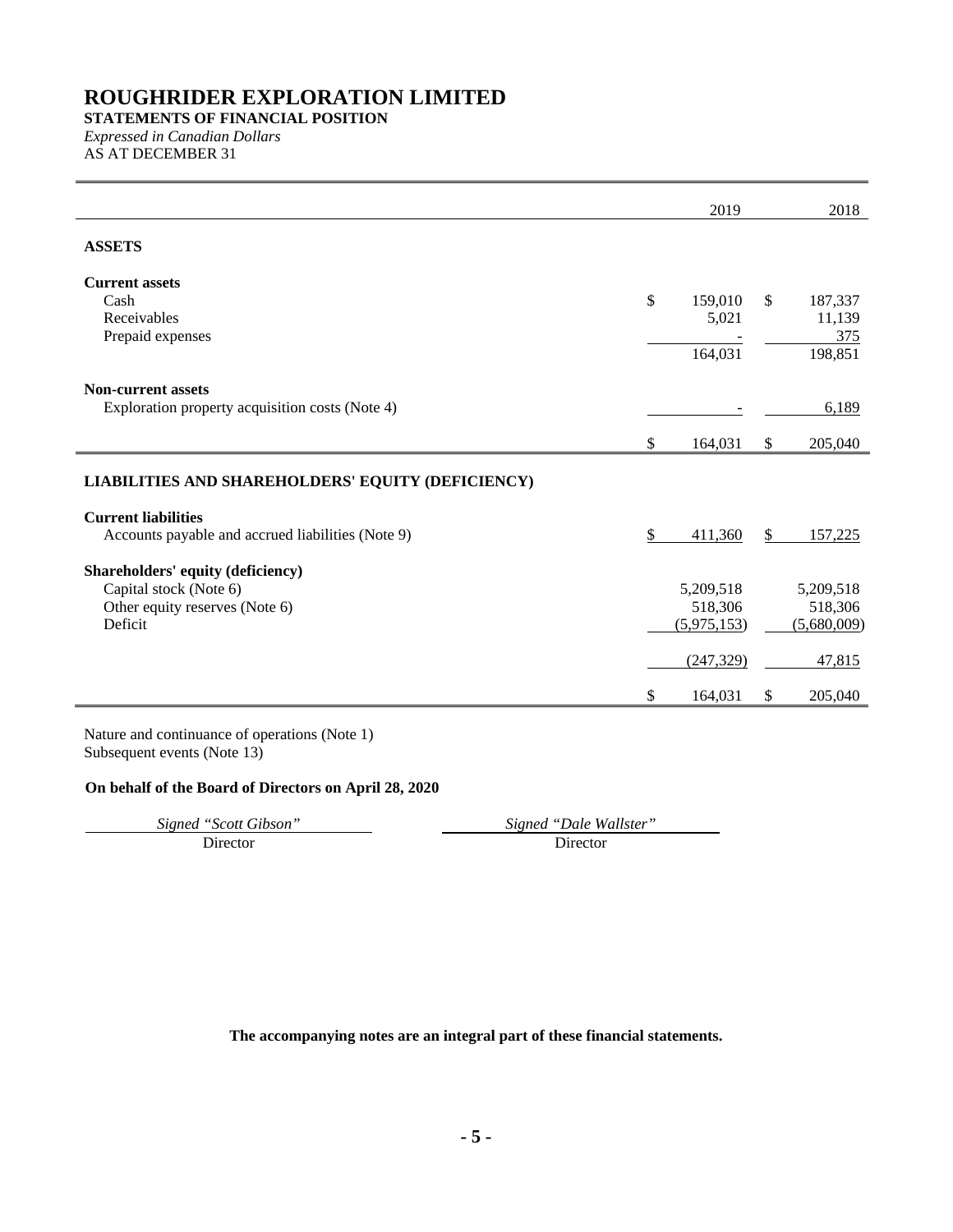# **STATEMENTS OF LOSS AND COMPREHENSIVE LOSS**

*Expressed in Canadian Dollars* FOR THE YEARS ENDED DECEMBER 31

|                                                                          |     | 2019       |               | 2018          |
|--------------------------------------------------------------------------|-----|------------|---------------|---------------|
| <b>EXPENSES</b>                                                          |     |            |               |               |
| Exploration expenses (Note 4)                                            | \$  | 17,564     | <sup>\$</sup> | 211,207       |
| Filing fees                                                              |     | 12,648     |               | 22,894        |
| Flow-through premium recovery (Note 5)                                   |     |            |               | (32,982)      |
| Marketing (Note 9)                                                       |     | 973        |               | 730           |
| Office expenses (Note 9)                                                 |     | 14,113     |               | 16,955        |
| Professional fees (Note 9)                                               |     | 51,633     |               | 37,767        |
| Salaries and personnel costs (Note 9)                                    |     | 229,853    |               | 200,174       |
| Write-off exploration property acquisition costs (Note 4)                |     | 6,189      |               | 1,378,338     |
| Recovery on write-off of accounts payable and accrued liabilities        |     | (37, 829)  |               |               |
|                                                                          |     | (295, 144) |               | (1,835,083)   |
| Consulting revenue                                                       |     |            |               | 100,000       |
| Loss and comprehensive loss for the year                                 | \$. | (295, 144) |               | \$(1,735,083) |
| Basic and diluted loss per common share                                  | \$  | (0.02)     | \$            | (0.16)        |
| Weighted average number of common shares outstanding – basic and diluted |     | 13,806,551 |               | 10,667,400    |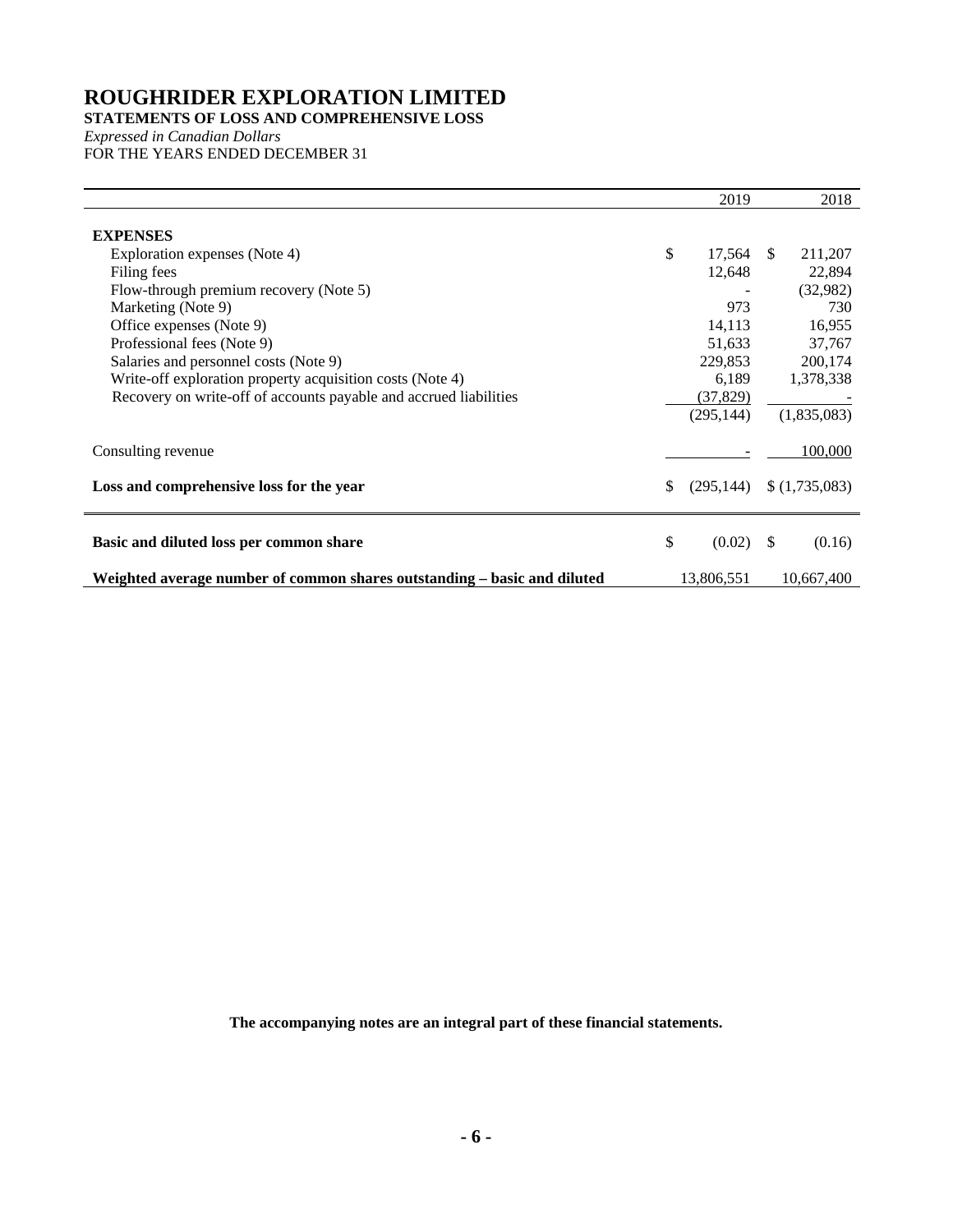# **STATEMENT OF CHANGES IN SHAREHOLDERS' EQUITY (DEFICIENCY)**

*Expressed in Canadian Dollars*

|                                                          | <b>Capital Stock</b>       |                     |                                                  |                   |                                     |
|----------------------------------------------------------|----------------------------|---------------------|--------------------------------------------------|-------------------|-------------------------------------|
|                                                          | Number of<br><b>Shares</b> | Amount              | <b>Other</b><br><b>Equity</b><br><b>Reserves</b> | <b>Deficit</b>    | <b>Total</b><br><b>Equity</b>       |
| <b>Balance, December 31, 2017</b>                        | 9,416,551                  | \$4,792,713         | \$518,306                                        | $$$ (3,944,926)   | \$1,366,093                         |
| Private placement<br>Issuance costs<br>Loss for the year | 4,390,000                  | 439,000<br>(22,195) | $- -$                                            | --<br>(1,735,083) | 439,000<br>(22, 195)<br>(1,735,083) |
| <b>Balance, December 31, 2018</b>                        | 13,806,551                 | \$5,209,518         | \$518,306                                        | \$ (5,680,009)    | \$<br>47,815                        |
| Loss for the year                                        |                            |                     |                                                  | (295, 144)        | (295, 144)                          |
| <b>Balance, December 31, 2019</b>                        | 13,806,551                 | \$5,209,518         | \$518,306                                        | \$(5,975,153)     | (247.329)<br>S.                     |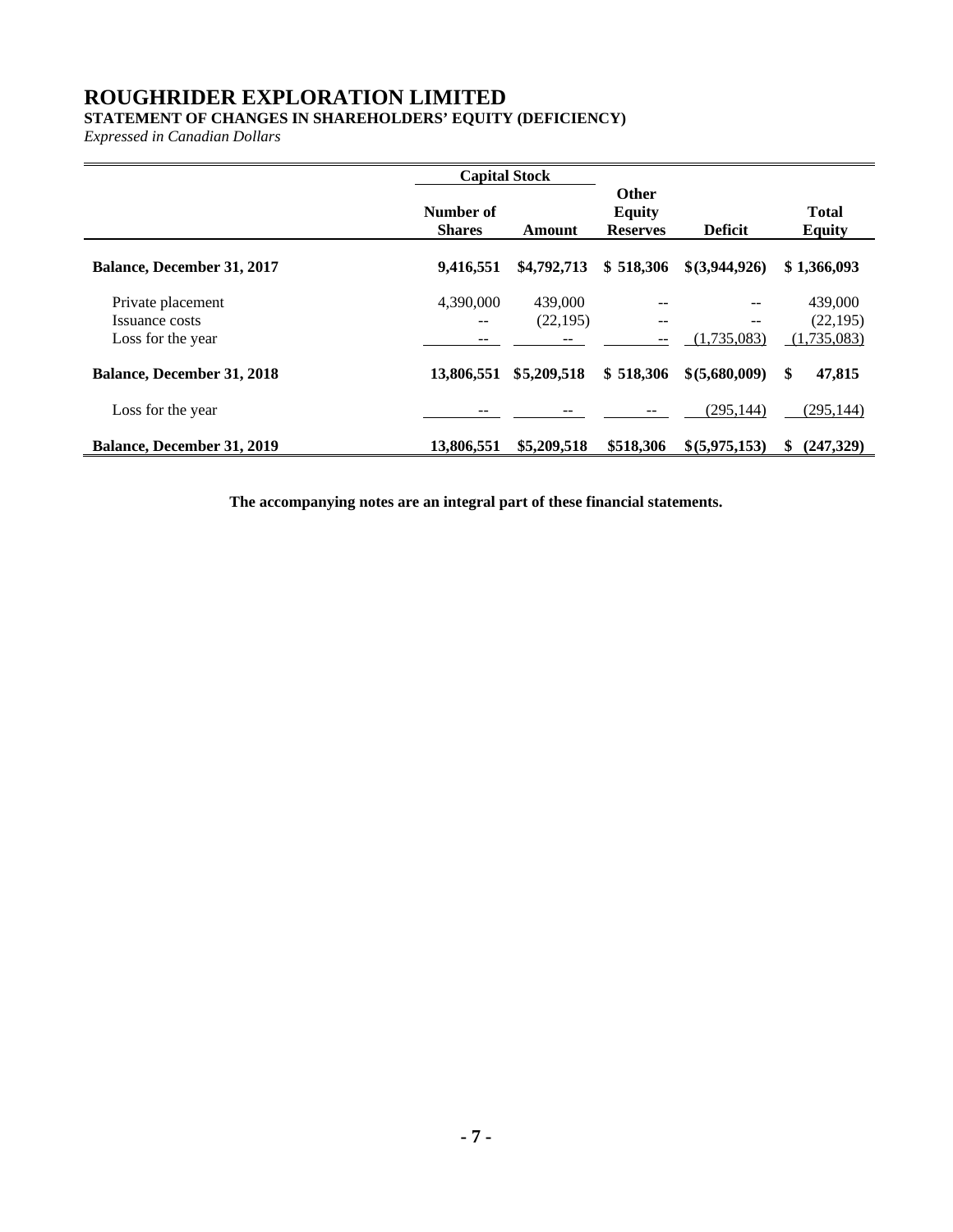**STATEMENTS OF CASH FLOWS** 

*Expressed in Canadian Dollars* FOR THE YEARS ENDED DECEMBER 31

|                                                                   | 2019             | 2018          |
|-------------------------------------------------------------------|------------------|---------------|
| <b>OPERATING ACTIVITIES</b>                                       |                  |               |
| Loss for the year                                                 | \$<br>(295, 144) | \$(1,735,083) |
| Items not affecting cash:                                         |                  |               |
| Recovery on write-off of accounts payable and accrued liabilities | (37, 829)        |               |
| Flow-through premium                                              |                  | (32,982)      |
| Write off exploration property acquisition costs                  | 6,189            | 1,378,338     |
| Changes in non-cash working capital items:                        |                  |               |
| Receivables                                                       | 6,118            | 5,199         |
| Prepaid expenses                                                  | 375              | 3,624         |
| Accounts payable and accrued liabilities                          | 291,964          | (130, 896)    |
| Net cash used in operating activities                             | (28, 327)        | (511,800)     |
| <b>INVESTING ACTIVITIES</b>                                       |                  |               |
| Exploration property acquisition costs                            |                  | (12, 378)     |
| Net cash used in investing activities                             |                  | (12, 378)     |
| <b>FINANCING ACTIVITIES</b>                                       |                  |               |
| Shares and warrants issued in private placements                  |                  | 439,000       |
| Share issuance costs                                              |                  | (22, 195)     |
| Net cash generated through financing activities                   |                  | 416,805       |
| Decrease in cash for the year                                     | (28, 327)        | (107, 373)    |
| Cash, beginning of year                                           | 187,337          | 294,710       |
| Cash, end of year                                                 | \$<br>159,010    | \$<br>187,337 |
| Cash paid during the year for interest and taxes                  | \$<br>1,393      | \$<br>4,093   |

There were no non-cash transactions during the years ended December 31, 2019 and 2018.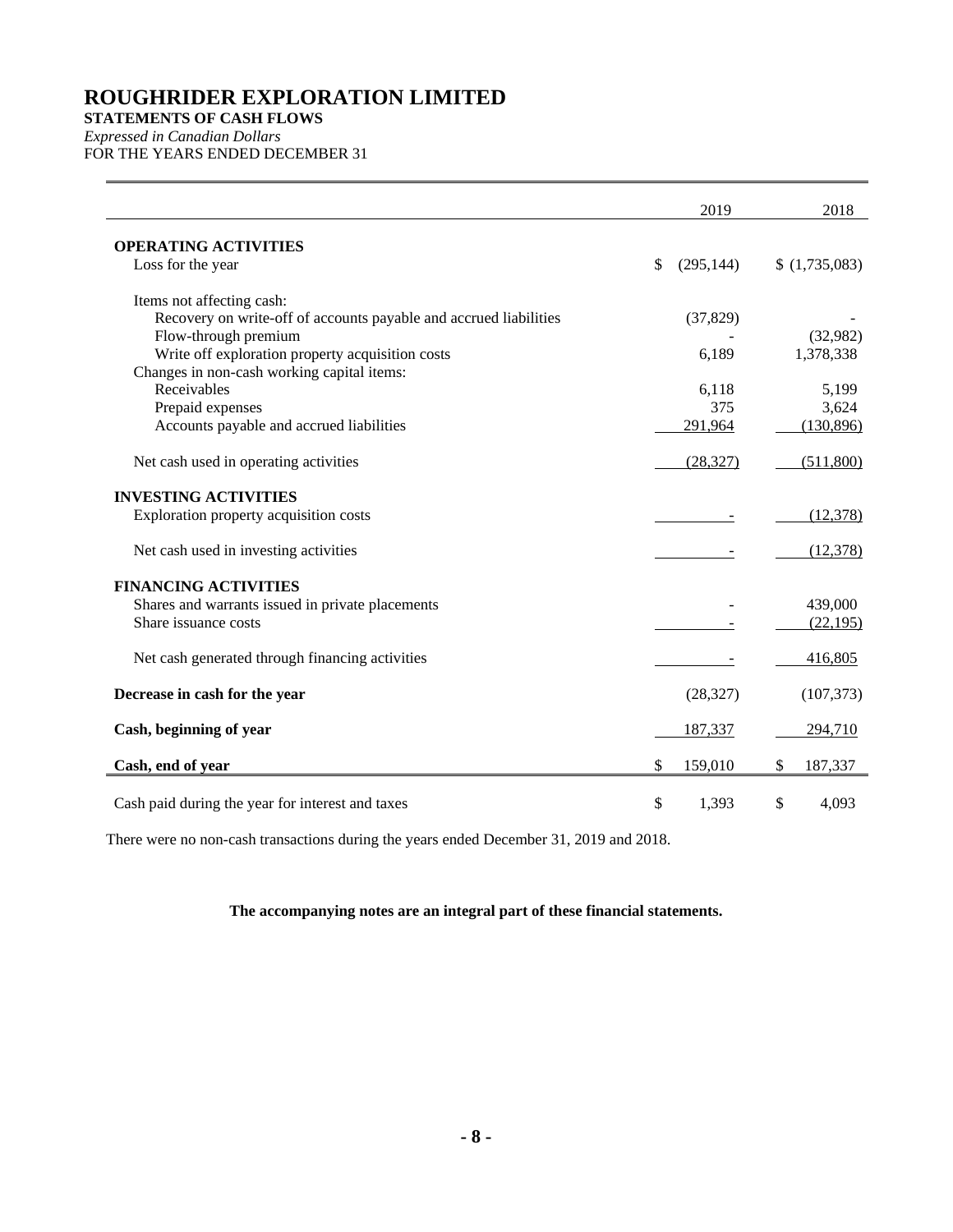NOTES TO THE FINANCIAL STATEMENTS For the years ended December 31, 2019 and 2018 *Expressed in Canadian Dollars*

# **1. NATURE AND CONTINUANCE OF OPERATIONS**

Roughrider Exploration Limited ("Roughrider" or the "Company") was incorporated on December 7, 2011 under the *British Columbia Business Corporations Act*. The Company is listed on the TSX Venture Exchange as a Tier 2 Mining Issuer. The principal business of the Company is the exploration and evaluation of mineral properties. The principal focus of the Company is exploring its portfolio of mineral properties, including the Golden Triangle properties (Note 13) in central British Columbia.

The address of the Company's head office is Suite 420 - 625 Howe Street, Vancouver, British Columbia, Canada, V6C 2T6. The address of the Company's registered office is 2500 - 700 West Georgia Street, Vancouver, British Columbia, Canada, V7Y 1B3.

These financial statements have been prepared in accordance with International Financial Reporting Standards ("IFRS") with the assumption that the Company will be able to realize its assets and discharge its liabilities in the normal course of business rather than through a process of forced liquidation. The financial statements do not include adjustments to amounts and classifications of assets and liabilities that might be necessary should the Company be unable to continue operations.

The Company has no regular source of revenue, has an accumulated deficit of \$5,975,153 at December 31, 2019, and expects to incur further losses in order to explore its mineral properties. These factors cast significant doubt upon the Company's ability to continue as a going concern and, therefore suggest that the Company may be unable to realize its assets and discharge its liabilities in the normal course of business.

In March 2020, the World Health Organization declared coronavirus COVID-19 a global pandemic. This contagious disease outbreak, which has continued to spread, and any related adverse public health developments, has adversely affected workforces, economies, and financial markets globally, potentially leading to an economic downturn. It is not possible for the Company to predict the duration or magnitude of the adverse results of the outbreak and its effects on the Company's business or ability to raise funds.

The Company's continuing operations are dependent upon its ability to obtain sufficient financing to explore the Golden Triangle properties, and upon the successful exploration and development or sale of the Company's exploration projects. Although the Company has been successful in obtaining financing to begin this process, there is no assurance that it will be able to obtain adequate financing in the future, or that such financing will be on terms that are advantageous to the Company.

# **2. BASIS OF PREPARATION**

These financial statements, including comparatives, have been prepared using accounting policies consistent with IFRS applicable to the preparation of financial statements as issued by the International Accounting Standards Board ("IASB") and are consistent with interpretations by the International Financial Reporting Interpretations Committee ("IFRIC") which were effective as of April 28, 2020, the date the Board of Directors authorized these financial statements for issuance.

The preparation of these financial statements required management to make certain estimates, judgments and assumptions that affect the reported amounts of assets and liabilities at the date of the financial statements. Actual results could differ from these estimates. See Note 7 for a description of the Company's significant estimates and judgments.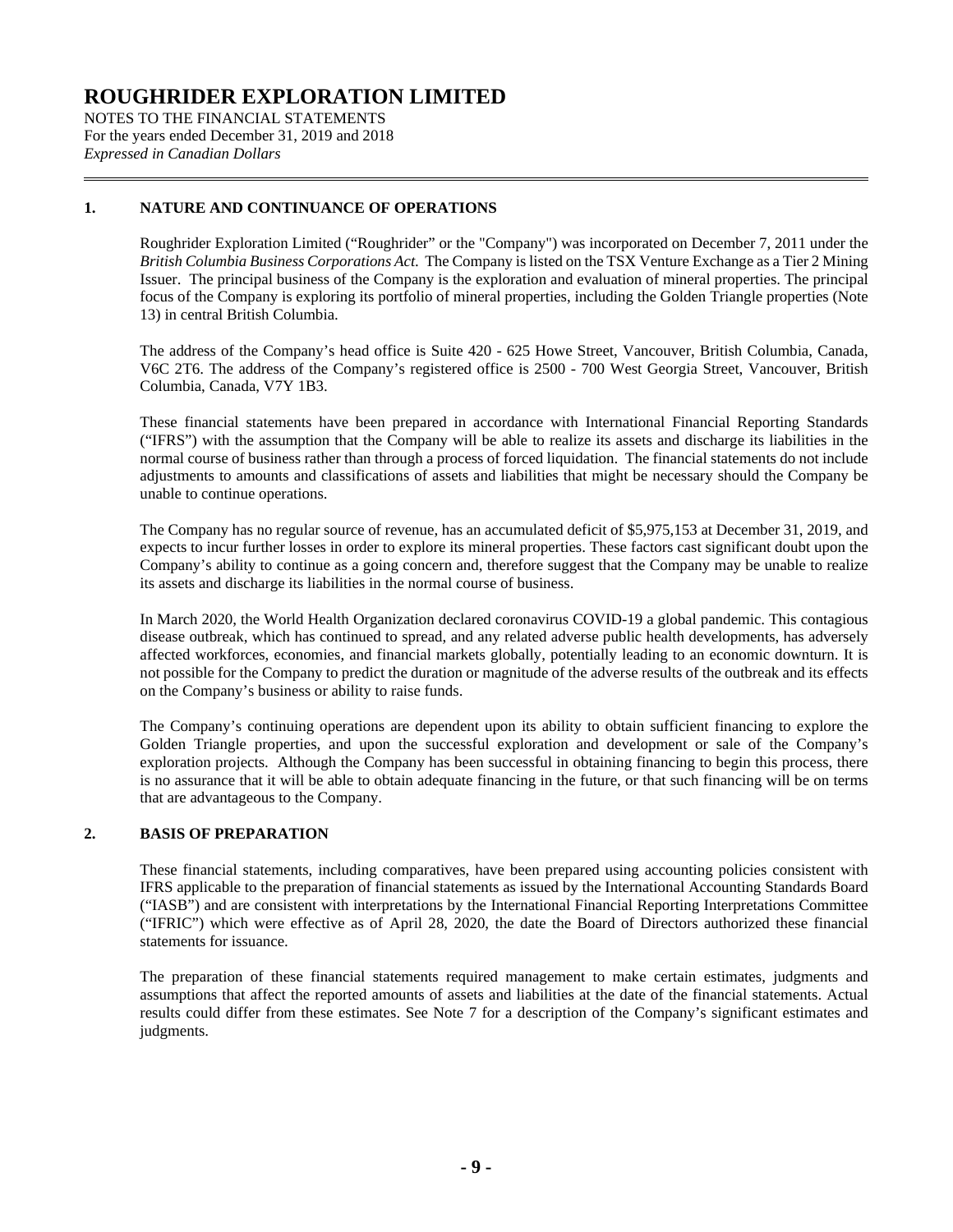NOTES TO THE FINANCIAL STATEMENTS For the years ended December 31, 2019 and 2018 *Expressed in Canadian Dollars*

# **3. SIGNIFICANT ACCOUNTING POLICIES**

#### **a. Basis of presentation**

These financial statements are expressed in Canadian dollars, the Company's functional and presentation currency, the currency of the primary economic environment in which it operates. These financial statements have been prepared on a historical cost basis, except for financial instruments classified as *financial instruments at fair value through profit and loss* and *financial instruments at fair value through other comprehensive income*, which are stated at their fair value. In addition, these financial statements have been prepared using the accrual basis of accounting except for cash flow information.

# **b. Exploration property acquisition costs**

Costs related to the acquisition of exploration properties are capitalized and deferred until such time as the property is either sold, or put into production. If, after management review, it is determined that capitalized acquisition costs are not recoverable over the estimated economic life of the property, or the property is abandoned, or management deems there to be an impairment in value, the property is written down to its net realizable value.

Costs related to the exploration and evaluation of properties are recognized in profit or loss as incurred, up to the time a decision is made to proceed with the development of the related exploration property due to the existence of economically recoverable reserves. A mineral resource is considered to have economic potential when it is expected that a documented resource can be legally and economically developed considering forecast metal prices.

Incoming option payments, or proceeds from the sale of royalty interests received by the Company are first applied to capitalised costs, with any excess recognized in profit or loss. Tax credits received are applied against the costs that generated the tax credit. The amounts shown for exploration and evaluation assets do not necessarily represent present or future values. Their recoverability is dependent upon the discovery of economically recoverable reserves, the ability of the Company to obtain the necessary financing to complete the exploration and evaluation, and future profitable production or proceeds from the disposition thereof.

#### **c. Impairment of non-financial assets**

The recoverability of amounts expended on exploration property acquisition costs is dependent upon the determination of economically recoverable ore reserves, confirmation of the Company's interest in the underlying mineral claims, the Company's ability to overcome the regulatory, financing and other hurdles in order to complete their development and future profitable production or proceeds from the disposition thereof.

The Company performs impairment tests on exploration property interests when events or circumstances occur which indicate the assets may not be recoverable. Impairment assessments are carried out on a project-by-project basis with each project representing a single cash generating unit.

When impairment indicators are identified, an impairment loss is recognized if the asset's carrying value exceeds its recoverable amount. The recoverable amount is the higher of the asset's value in use or the asset's fair value less costs to sell.

An impairment loss is reversed if there is an indication that there has been a favourable change in the estimates used to determine the recoverable amount. An impairment loss is reversed only to the extent that the asset's carrying amount does not exceed the carrying amounts that would have been determined (net of depreciation) if no impairment loss had been recognized.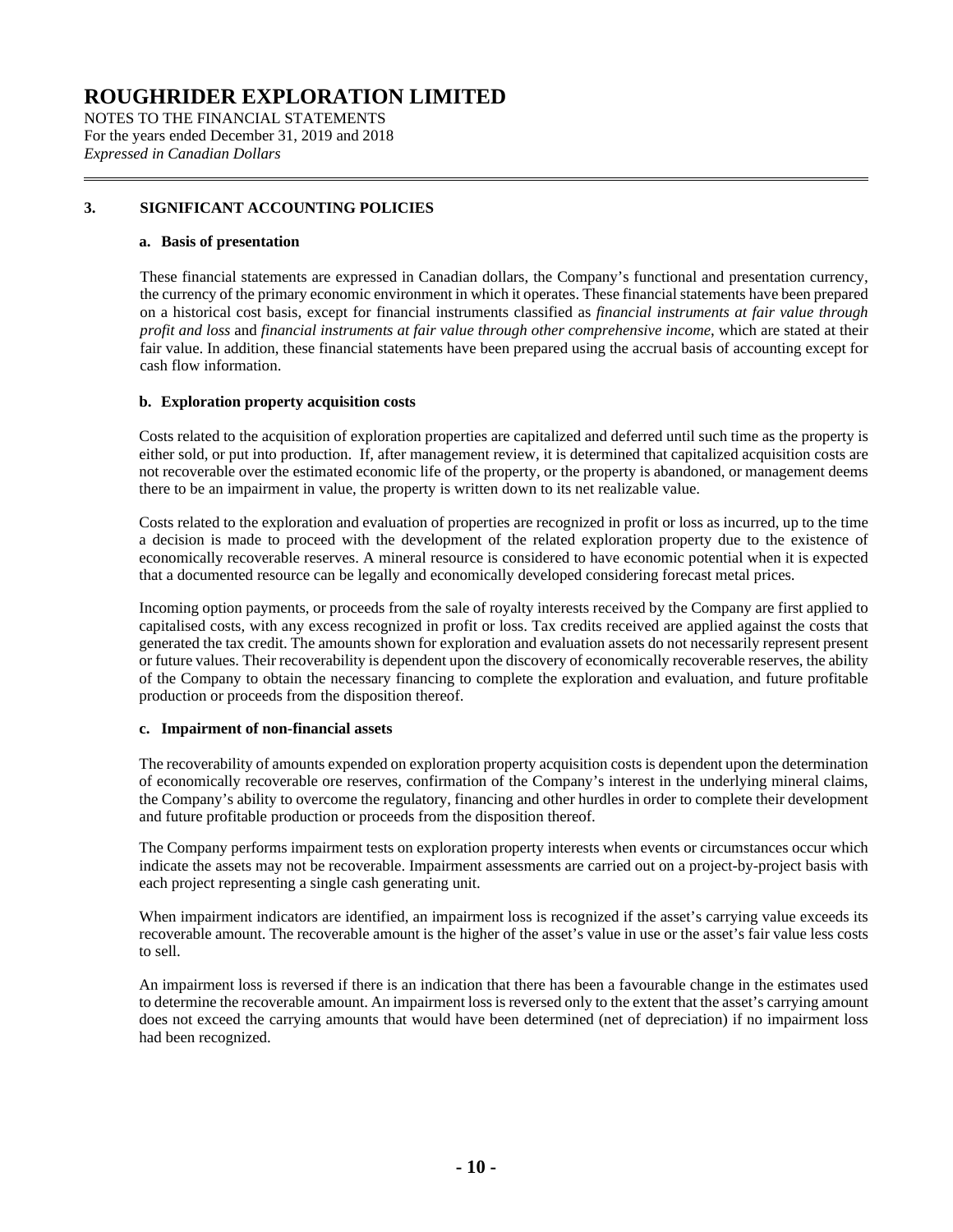NOTES TO THE FINANCIAL STATEMENTS For the years ended December 31, 2019 and 2018 *Expressed in Canadian Dollars*

### **3. SIGNIFICANT ACCOUNTING POLICIES (CONTINUED)**

#### **d. Financial instruments**

#### Financial assets

The Company classifies its financial assets in the following categories: fair value through profit or loss, amortized cost or fair value through other comprehensive income. The classification depends on the purpose for which the financial assets were acquired. Management determines the classification of financial assets at initial recognition.

#### *Financial assets at fair value through profit or loss*

Financial assets at fair value through profit or loss ("FVTPL") are initially recognized at fair value with changes in fair value recorded in profit or loss. The Company does not have any financial assets designated as FVTPL.

#### *Amortized cost*

Financial assets are classified at amortized cost if both of the following criteria are met and the financial assets are not classified or designated as at fair value through profit and loss: 1) the Company's objective for these financial assets is to collect their contractual cash flows and 2) the asset's contractual cash flows represent 'solely payments of principal and interest'. The Company's cash and receivables are recorded at amortized cost.

#### *Fair value through other comprehensive income ("OCI")*

For financial assets that are not held for trading, the Company can make an irrevocable election at initial recognition to classify the instruments at fair value through other comprehensive income ("FVOCI"), with all subsequent changes in fair value being recognized in other comprehensive income as a component of equity. This election is available for each separate investment. Under this FVOCI category, fair value changes are recognized in OCI while dividends are recognized in profit or loss. On disposal of the investment the cumulative change in fair value is not recycled to profit or loss, rather transferred to deficit. The Company does not have any financial assets designated as FVOCI.

#### Financial liabilities

Financial liabilities are non-derivatives and are recognized initially at fair value, net of transaction costs, and are subsequently stated at amortized cost. Any difference between the amounts originally received, net of transaction costs, and the redemption value is recognized in profit or loss over the period to maturity using the effective interest method.

Financial liabilities are classified as current or non-current based on their maturity date. Financial liabilities include accounts payable and accrued liabilities.

#### Fair value hierarchy

Fair value measurements of financial instruments are required to be classified using a fair value hierarchy that reflects the significance of inputs in making the measurements. The levels of the fair value hierarchy are defined as follows.

- Level 1 Valuation based on quoted prices (unadjusted) in active markets for identical assets or liabilities;
- Level 2 Valuation based on directly or indirectly observable inputs (other than Level 1 inputs) such as quoted interest or currency exchange rates; and
- Level 3 Valuation based on significant inputs that are not based on observable market data such as discounted cash flow methodologies based on internal cash flow forecasts.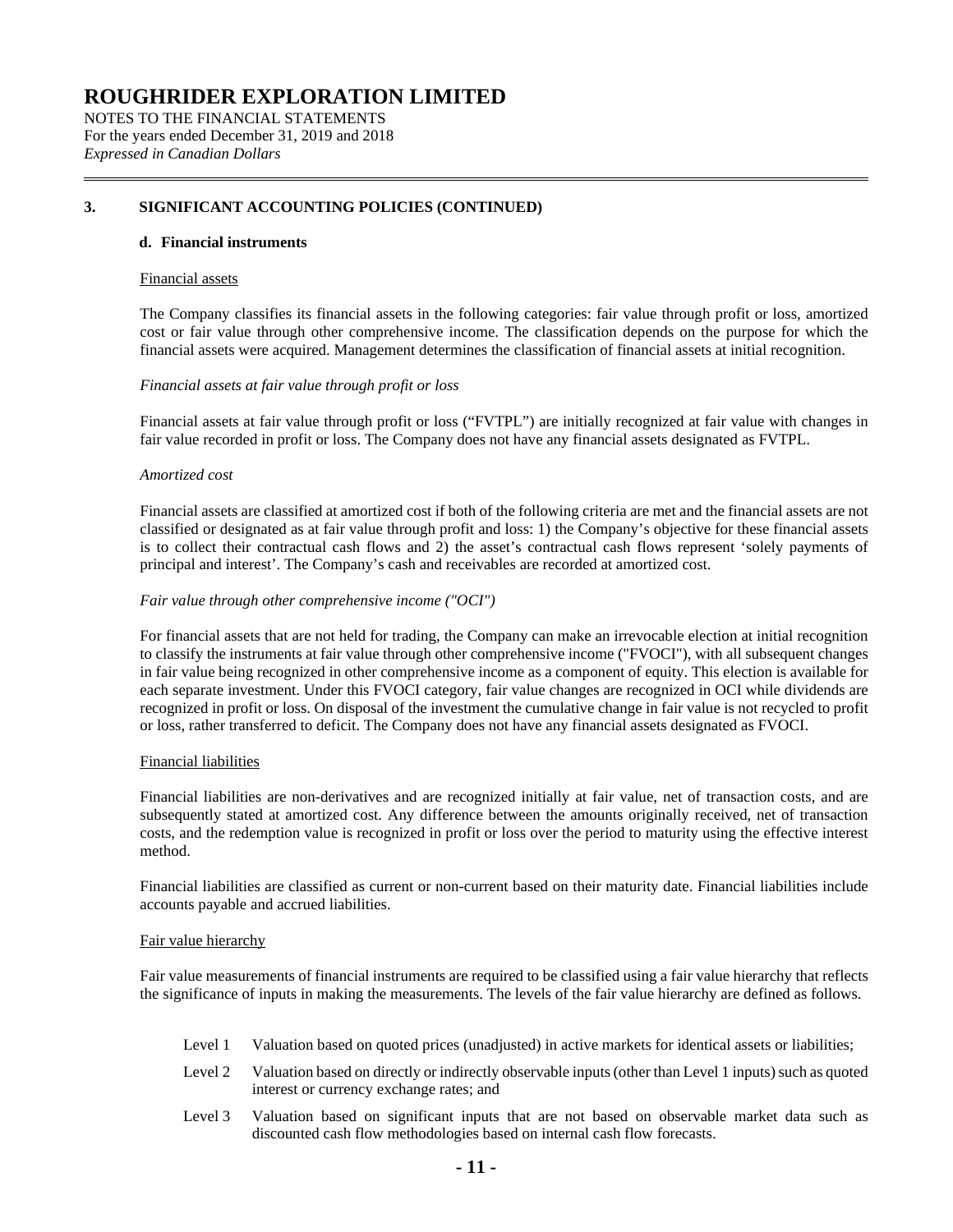NOTES TO THE FINANCIAL STATEMENTS For the years ended December 31, 2019 and 2018 *Expressed in Canadian Dollars*

# **3. SIGNIFICANT ACCOUNTING POLICIES (CONTINUED)**

#### **d. Financial instruments (continued)**

#### Impairment

The Company assesses all information available, including on a forward-looking basis, the expected credit losses associated with its assets carried at amortized cost. The impairment methodology applied depends on whether there has been a significant increase in credit risk. To assess whether there is a significant increase in credit risk, the Company compares the risk of a default occurring on the asset as the reporting date, with the risk of default as at the date of initial recognition, based on all information available, and reasonable and supportive forward-looking information.

#### **e. Share issuance costs**

Professional, consulting, regulatory and other costs directly attributable to financing transactions are recorded as deferred share issuance costs until the financing transactions are completed, if the completion of the transaction is considered likely; otherwise they are expensed as incurred. Share issuance costs are charged to capital stock when the related shares are issued. Deferred share issuance costs related to financing transactions that are not eventually completed are charged to profit or loss.

#### **f. Share-based payments**

The Company applies the fair value method of accounting for all stock option awards. Under this method, compensation expense attributed to the award of options to employees is measured at the fair value of the award on the date of grant, and is recognized over the vesting period of the award. Share-based payments to non-employees are valued based on the fair value of the service received, if reliably determinable, otherwise based on the fair value of the award granted. Valuation is calculated based on the date at which the Company receives the service. If and when the stock options are ultimately exercised, the applicable amounts of other equity reserves are transferred to capital stock.

The fair value of instruments granted is measured using the Black-Scholes Option Pricing Model, taking into account the terms and conditions under which the instruments are granted. The fair value of the awards is adjusted by an estimate of the number of awards that are expected to vest as a result of non-market conditions. At each statement of financial position date, the Company revises its estimates of the number of options that are expected to vest based on the non-market conditions including the impact of the revision to original estimates, if any, with corresponding adjustments to equity.

Warrants issued with a common share, as part of a unit offering, are valued using the residual value method. A value representing the premium to the market-price that is obtained (if any) during the issuance is attributed to the warrant.

# **g. Flow-through shares**

Tax law in Canada permits the Company to transfer certain corporate tax losses to investors for their deduction, through a mechanism known as flow-through shares. When an investor purchases flow-through shares from the Company, the Company recognizes a liability for the premium paid for the flow-through shares that is in excess of the market value of shares without flow-through features at the time of issue. As qualifying expenditures are incurred, the Company decreases the liability for the flow-through share premium on a pro-rata basis and transfers the amounts to profit or loss.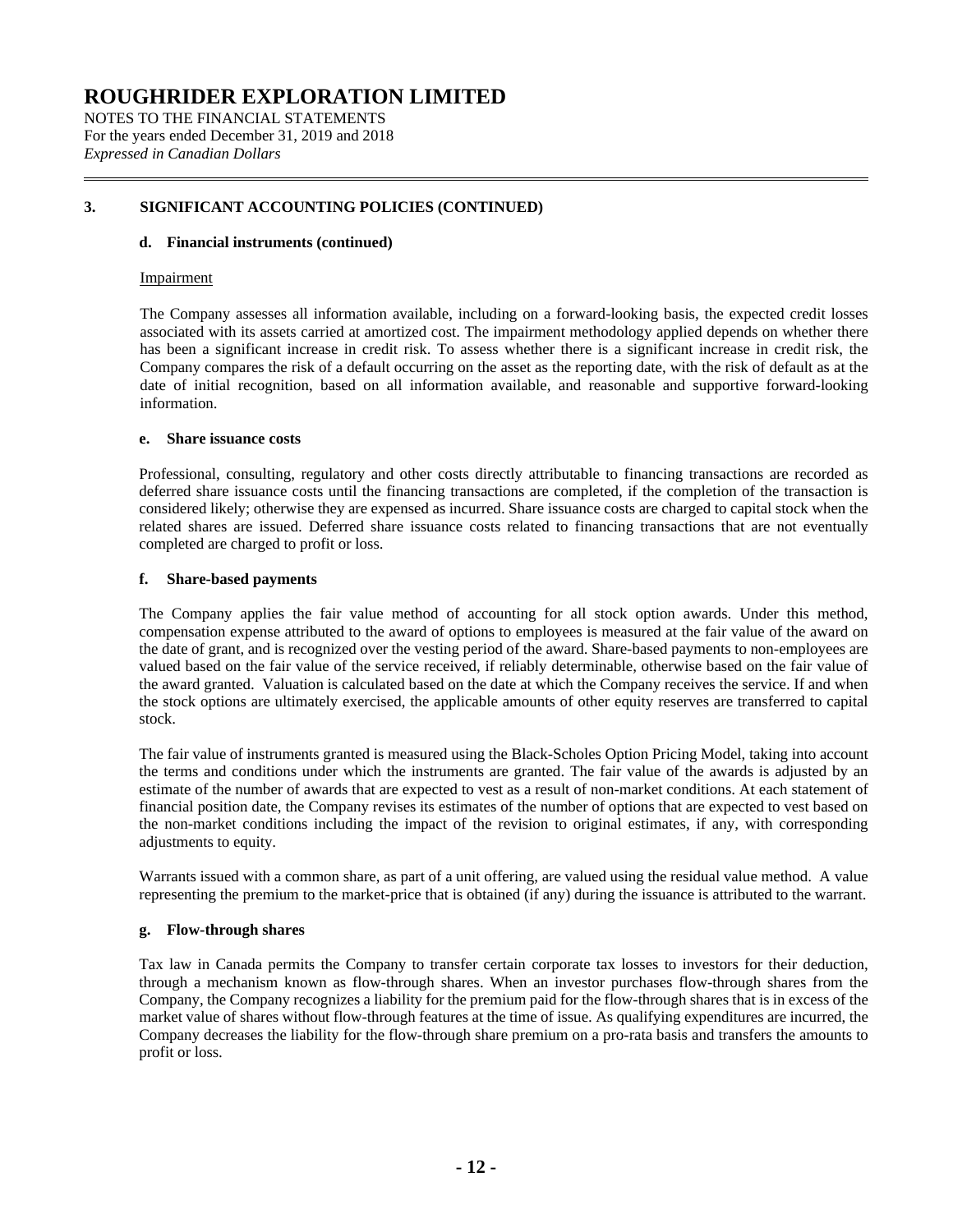NOTES TO THE FINANCIAL STATEMENTS For the years ended December 31, 2019 and 2018 *Expressed in Canadian Dollars*

# **3. SIGNIFICANT ACCOUNTING POLICIES (CONTINUED)**

#### **h. Income taxes**

Income tax is recognized in profit or loss except to the extent that it relates to items recognized directly in equity, in which case it is recognized in equity. Current tax expense is the expected tax payable on the taxable income for the year, using tax rates enacted or substantively enacted at period end, adjusted for amendments to tax payable with regards to previous years.

Deferred tax is recorded by providing for temporary differences between the carrying amounts of assets and liabilities for financial reporting purposes and the amounts used for taxation purposes. The following temporary differences are not provided for: goodwill not deductible for tax purposes; the initial recognition of assets or liabilities that affect neither accounting nor taxable loss; and differences relating to investments in subsidiaries to the extent that they will probably not reverse in the foreseeable future. The amount of deferred tax provided is based on the expected manner of realization or settlement of the carrying amount of assets and liabilities, using tax rates enacted or substantively enacted at the statement of financial position date.

A deferred tax asset is recognized only to the extent that it is probable that future taxable profits will be available against which the asset can be utilized.

Deferred tax assets and liabilities are offset when there is a legally enforceable right to set off current tax assets against current tax liabilities and when they relate to income taxes levied by the same taxation authority and the Company intends to settle its current tax assets and liabilities on a net basis.

# **i. Loss per share**

The Company presents basic loss per share for its common shares, calculated by dividing the loss attributable to common shareholders of the Company by the weighted average number of common shares outstanding during the period. Diluted loss per share does not adjust the loss attributable to common shareholders or the weighted average number of common shares outstanding when the effect is anti-dilutive.

# **j. Foreign currency translation**

Any transaction denominated in a foreign currency is translated into the functional currency using the exchange rate prevailing at the date of the transaction or the date of valuation where items are re-measured. Foreign exchange gains and losses resulting from the settlement of such transactions and from the translation at period end exchange rates of monetary assets and liabilities denominated in foreign currencies are recognized in profit or loss.

#### **k. Decommissioning and restoration provisions**

Decommissioning and restoration provisions are recorded when a present legal or constructive obligation exists as a result of past events where it is probable that an outflow of resources embodying economic benefits will be required to settle the obligation, and a reliable estimate of the amount of the obligation can be made.

The amount recognized as a provision is the best estimate of the consideration required to settle the present obligation at the reporting date, taking into account the risks and uncertainties surrounding the obligation and discount rates. Where a provision is measured using the cash flows estimated to settle the present obligation, its carrying amount is the present value of those cash flows discounted for the market discount rate.

Over time the discounted liability is increased for the changes in the present value based on the current market discount rates and liability risks. When some or all of the economic benefits required to settle a provision are expected to be recovered from a third party, the receivable is recognized as an asset if it is virtually certain that reimbursement will be received and the amount receivable can be measured reliably.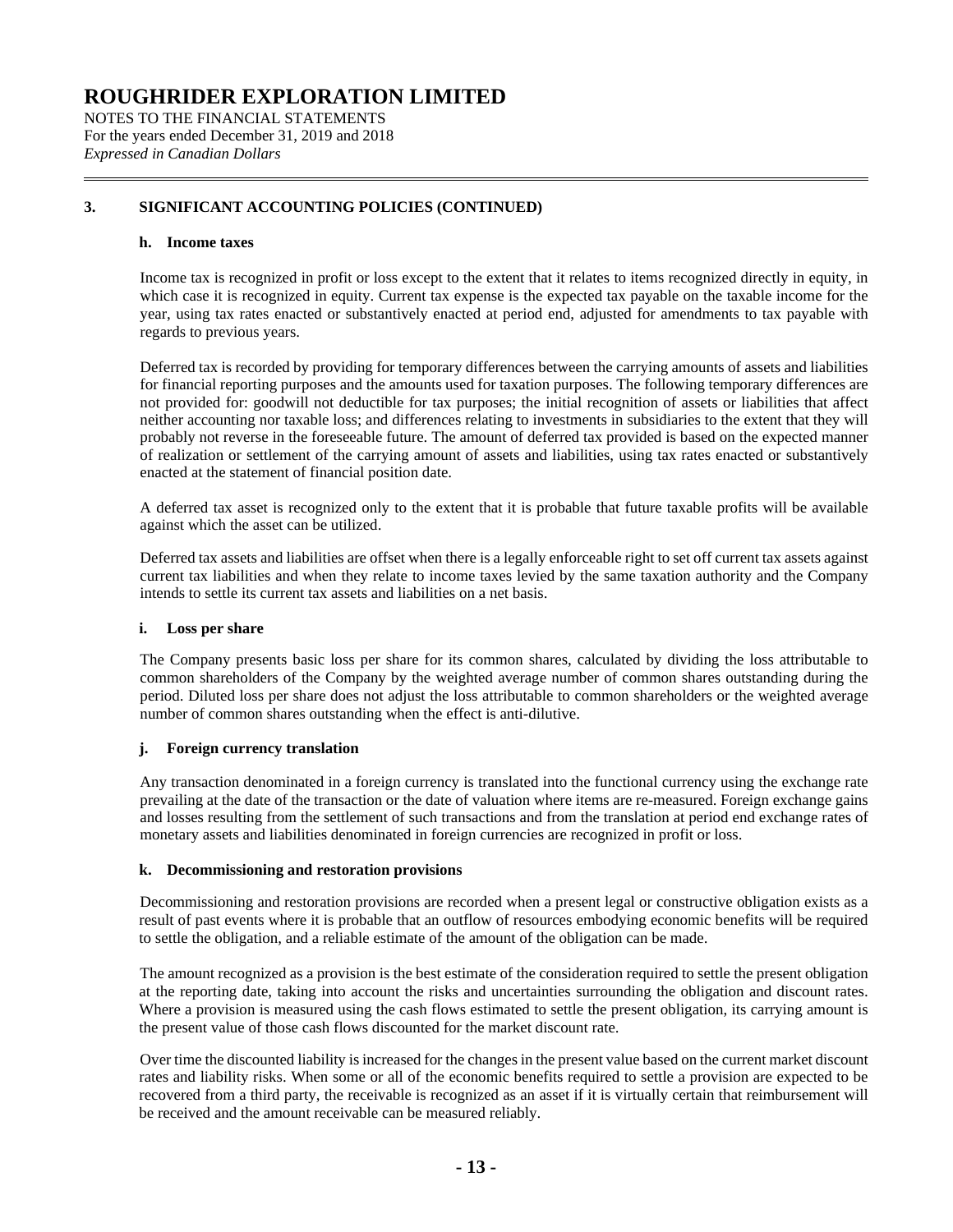NOTES TO THE FINANCIAL STATEMENTS For the years ended December 31, 2019 and 2018 *Expressed in Canadian Dollars*

# **3. SIGNIFICANT ACCOUNTING POLICIES (CONTINUED)**

#### **k. Decommissioning and restoration provisions (continued)**

Changes in reclamation estimates are accounted for prospectively as a change in the corresponding capitalized cost.

The Company did not have any decommissioning and restoration provisions for the years presented.

#### **l. New and revised standards and interpretations**

*IFRS 16, Leases:* This new standard eliminates the classification of leases as either operating leases or finance leases and introduces a single lessee accounting model which requires the lessee to recognize assets and liabilities for all leases with a term of longer than 12 months. The Company has no leases as at January 1, 2019 and December 31, 2019, therefore the adoption of IFRS 16 did not have a material impact on the Company's financial statements.

# **4. EXPLORATION PROPERTY**

#### **Acquisition costs**

|                                | Genesis     | Iron Butte | Other Canadian           |            |
|--------------------------------|-------------|------------|--------------------------|------------|
|                                | property    | property   | properties               | Total      |
| Balance, December 31, 2017     | 1,333,612   | 38.537     | 12.378                   | 1,384,527  |
| Write-off of acquisition costs | (1,333,612) | (38,537)   | (6,189)                  | 1,378,338) |
| Balance, December 31, 2018     |             |            | 6,189                    | 6,189      |
| Write-off of acquisition costs |             |            | (6,189)                  | (6,189)    |
| Balance, December 31, 2019     |             | ۰.         | $\overline{\phantom{a}}$ |            |

# *Genesis property*

On July 16, 2014, the Company entered into an option agreement, subsequently amended, with Kivalliq Energy Corp, ("Kivalliq") under which Roughrider may earn up to an 85% interest in Kivalliq's Genesis uranium project (the "Genesis property") located in the Athabasca Basin region of Canada.

Under the terms of the amended option agreement, the Company may earn an initial 50% interest by making total cash payments of \$700,000, incurring total expenditures of \$2,100,000, and issuing a total of 787,932 shares.

The Company owns a 50% interest in the Genesis property and may acquire a further 35% interest (for an aggregate 85% interest) by making additional cash payments totaling \$700,000 (which may be paid either in cash or in shares, at the Company's election) and incurring additional expenditures of \$2,500,000.

During the year ended December 31, 2018, the Company determined that it would not be advancing the Genesis project at this time. Accordingly, the Company wrote off acquisition costs of \$1,333,612 as at December 31, 2018.

# *Iron Butte property*

On June 21, 2017, the Company entered into an option agreement under which Roughrider may earn a 100% interest in certain mining claims comprising the Iron Butte oxide gold-silver project in Lander County, Nevada (the "Iron Butte property").

Under the terms of the option agreement, the Company could earn a 100% interest by making certain cash payments and issuing shares. During the year ended December 31, 2018, the Company terminated the Iron Butte option agreement and wrote off \$38,537 in related acquisition costs as at December 31, 2018.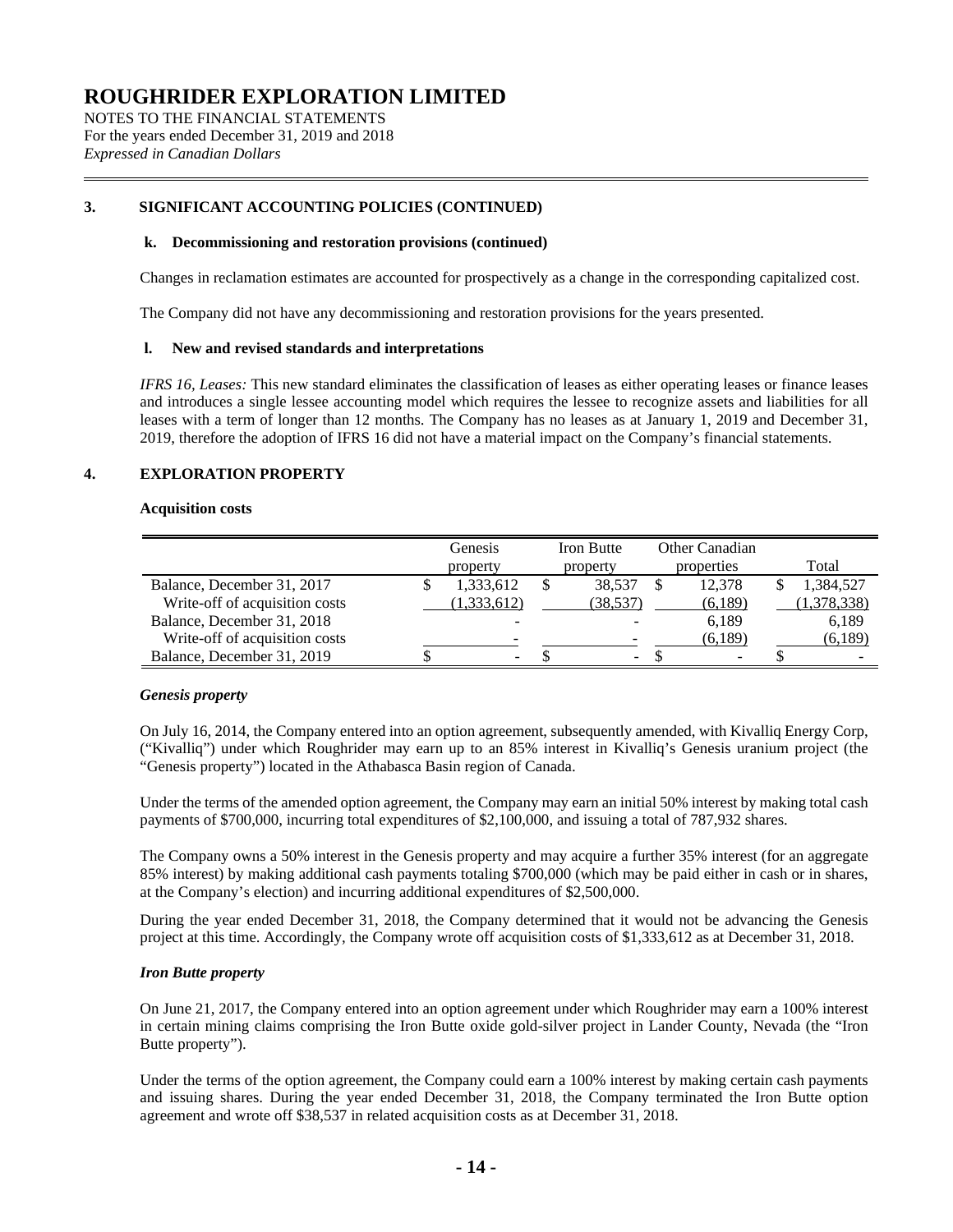NOTES TO THE FINANCIAL STATEMENTS For the years ended December 31, 2019 and 2018 *Expressed in Canadian Dollars*

# **4. EXPLORATION PROPERTY (CONTINUED)**

#### **Acquisition costs (continued)**

#### *Silver Ace property*

On November 16, 2017, the Company acquired, by staking, the Silver Ace property, located near Houston, BC, at a cost of \$6,189. During the year ended December 31, 2018, the Company did not renew the Silver Ace claims; accordingly, the Company wrote off \$6,189 in related acquisition costs as at December 31, 2018.

# *Sterling property*

On November 22, 2017, the Company acquired, by staking, the Sterling property, located near Houston, BC, at a cost of \$6,189. During the year ended December 31, 2019, the Company determined that it would not be advancing the Sterling property at this time. Accordingly, the Company wrote off \$6,189 in related acquisition costs as at December 31, 2019.

# *Brownell Lake property*

On June 6, 2018, the Company entered into an option agreement under which Roughrider may earn up to an 80% interest in the Brownell Lake base metals project near La Ronge, Saskatchewan (the "Brownell Lake property").

Under the terms of the option agreement, the Company can earn an initial 60% interest by making aggregate cash payments of \$500,000 and incurring aggregate exploration expenditures of \$3,000,000 (\$100,000 incurred as of December 31, 2018).

The Company can earn an additional 20% interest (total 80% interest) by making additional cash payments of \$2,000,000 (total \$2,500,000) and exploration expenditures of \$4,000,000 (total \$7,000,000) within two years of the date of election to exercise the initial option. The Brownell Lake property is subject to a 2% NSR.

On March 1, 2019, the Company terminated the Brownell Lake property option agreement.

#### *Olsen property*

On June 6, 2018, the Company entered into an option agreement under which the Company may earn up to an 80% interest in the Olsen gold project near La Ronge, Saskatchewan (the "Olsen property").

Under the terms of the option agreement, the Company can earn an initial 60% interest by making aggregate cash payments of \$500,000 and incurring aggregate exploration expenditures of \$3,000,000 (\$100,000 incurred as of December 31, 2018).

The Company can earn an additional 20% interest (total 80% interest) by making additional cash payments of \$2,000,000 (total \$2,500,000) and incurring exploration expenditures of \$4,000,000 (total \$7,000,000) within two years of the date of election to exercise the initial option. The Olsen property is subject to a 2% NSR.

On March 1, 2019, the Company terminated the Olsen property option agreement.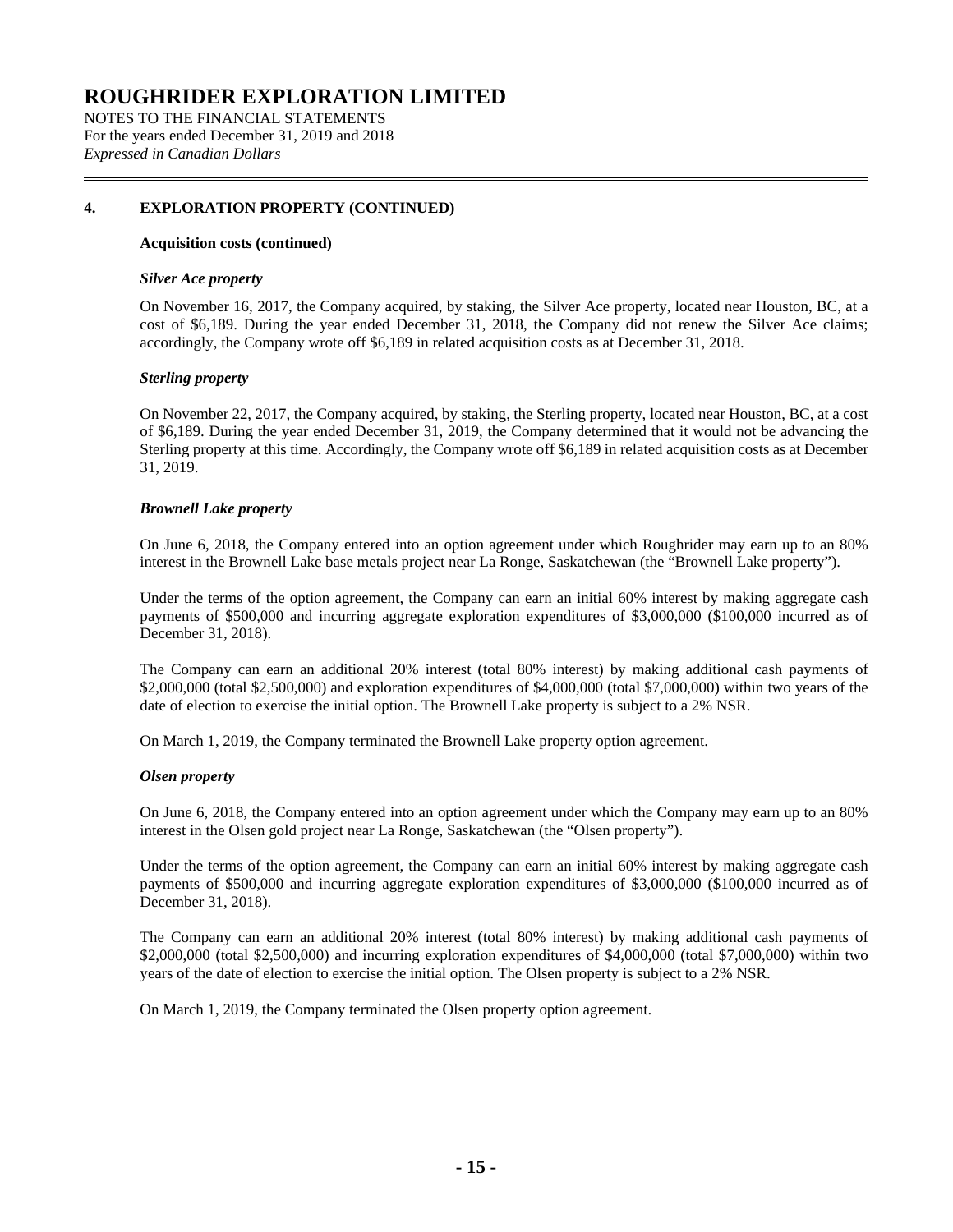NOTES TO THE FINANCIAL STATEMENTS For the years ended December 31, 2019 and 2018 *Expressed in Canadian Dollars*

# **4. EXPLORATION PROPERTY (CONTINUED)**

#### **Exploration expenses**

The Company incurred the following exploration expenditures during the years ended December 31, 2019 and 2018:

|                                                | 2019                           |          | 2018    |
|------------------------------------------------|--------------------------------|----------|---------|
| Field equipment and supplies                   | \$<br>$\overline{\phantom{m}}$ | <b>S</b> | 49.794  |
| Geological consulting                          | --                             |          | 125,646 |
| Geophysical survey (ground)                    |                                |          | 2,208   |
| Geophysical survey (air)                       | 10,000                         |          |         |
| Helicopter                                     |                                |          | 23,769  |
| Reporting                                      | 9.727                          |          |         |
| Travel                                         |                                |          | 9.790   |
| British Columbia Mining Exploration Tax Credit | (2,163)                        |          |         |
| Total                                          | 17,564                         |          | 211,207 |

# **5. FLOW-THROUGH PREMIUM LIABILITY**

On December 21, 2017, the Company completed a flow-through private placement and recorded a related \$33,330 flow-through share premium liability. During fiscal 2018, the Company incurred the qualifying expenditures and extinguished the remaining liability of \$32,982, recorded in profit or loss.

# **6. CAPITAL STOCK AND RESERVES**

#### **Authorized**

Unlimited common shares with no par value and unlimited preferred shares with no par value.

Effective July 3, 2018, the Company consolidated its issued and outstanding common shares on a basis of one postconsolidation share for 5 pre-consolidation shares. Unless otherwise stated, all share and per share amounts have been restated respectively to reflect this share consolidation.

#### **Issuances**

#### *2019 transactions*

There were no shares issued during the year ended December 31, 2019.

#### *2018 transactions*

On September 18, 2018, the Company closed a non-brokered private placement financing and issued 4,390,000 shares for proceeds of \$439,000. The Company paid aggregate cash finders' fees of \$19,250 and incurred additional filing fees of \$2,945 in connection with this financing.

#### **Stock options**

The Company has established a share purchase option plan whereby the Board of Directors may grant options to directors, officers, employees, or consultants.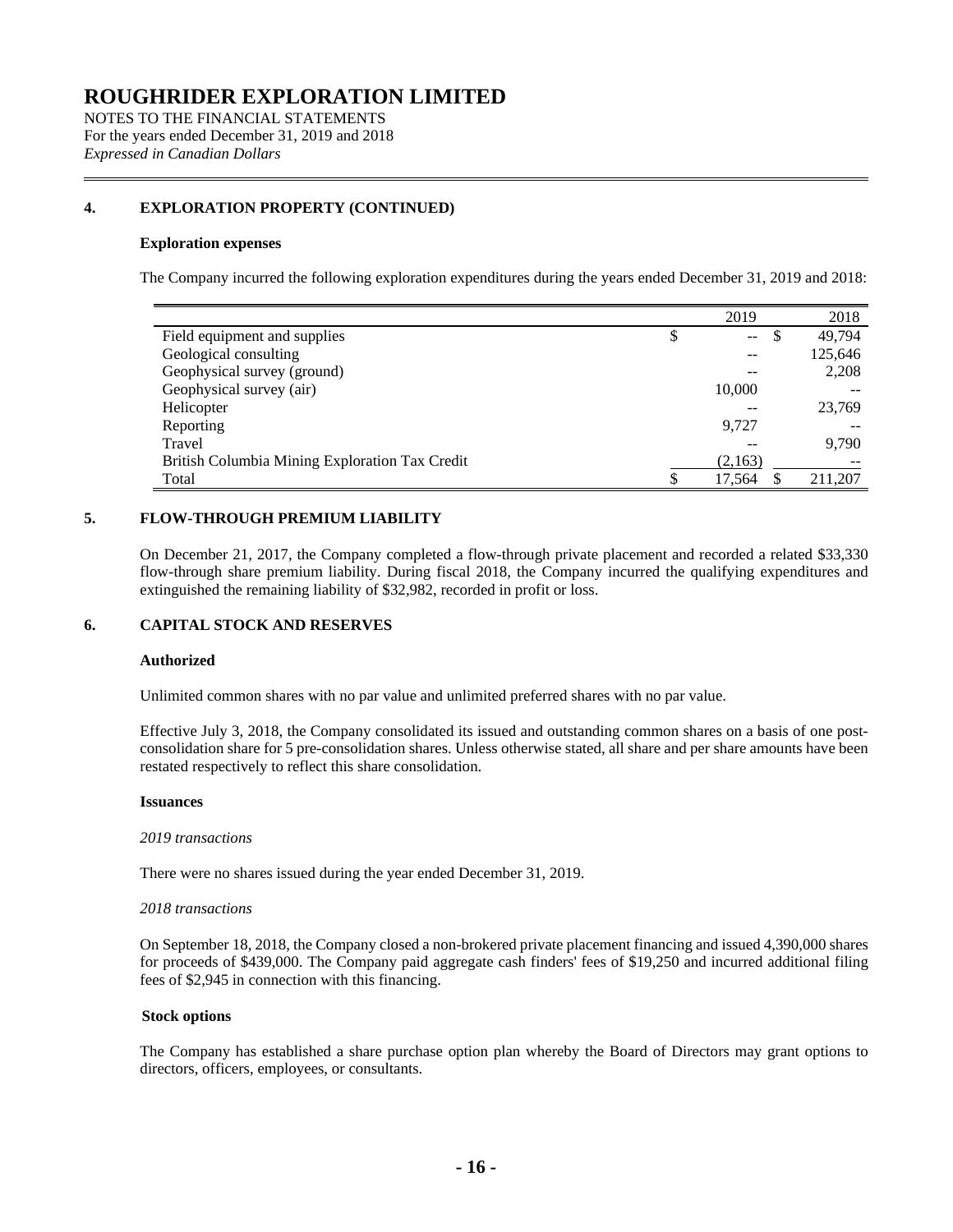NOTES TO THE FINANCIAL STATEMENTS For the years ended December 31, 2019 and 2018 *Expressed in Canadian Dollars*

# **6. CAPITAL STOCK AND RESERVES (CONTINUED)**

#### **Stock options (continued)**

The Company has been authorized by its shareholders to grant stock options numbering up to ten percent (10%) of the number of common shares issued and outstanding. Under the plan, the exercise price of each option shall be determined by the directors but will in no event be less than the discount market price for the common shares. Stock options granted are subject to a maximum term of 10 years and vest at the discretion of the Board of Directors. Options granted to consultants performing investor relations activities shall vest over a minimum of 12 months with no more than one quarter of such options vesting in any 3-month period.

Details of stock option activity are as follows:

|                                             | Number of options | Weighted average<br>exercise price |
|---------------------------------------------|-------------------|------------------------------------|
| Outstanding, December 31,<br>2017, and 2018 | 480,000           | \$1.00                             |
| Expired                                     | (390,000)         | \$1.10                             |
| Outstanding, December 31, 2019              | $90,000*$         | \$0.50                             |

\* Cancelled subsequent to December 31, 2019 on closing of the Golden Triangle Acquisition (Note 13).

The following table summarizes information about stock options outstanding and exercisable to directors, officers, employees, and consultants as at December 31, 2019:

| Grant date                                  | Expiry date       | Exercise<br>price | Number of options<br>outstanding and<br>exercisable | Remaining<br>contractual<br>life |
|---------------------------------------------|-------------------|-------------------|-----------------------------------------------------|----------------------------------|
| February 1, 2016                            | February 1, 2021  | \$0.60            | 50,000                                              | $1.09$ years                     |
| December 20, 2016                           | December 20, 2021 | \$0.35            | 40,000                                              | $1.97$ years                     |
| Weighted average remaining contractual life |                   | 1.48 years        |                                                     |                                  |

# **Warrants**

Details of warrant activity are as follows:

|                                | Number of warrants | Weighted average<br>exercise price |
|--------------------------------|--------------------|------------------------------------|
| Outstanding, December 31, 2017 | 1,276,777          | \$0.50                             |
| Expired                        | (774,715)          | \$0.53                             |
| Outstanding, December 31, 2018 | 502,062            | \$0.50                             |
| Expired                        | (502,062)          | \$0.50                             |
| Outstanding, December 31, 2019 |                    |                                    |

As at December 31, 2019, there were nil outstanding stock purchase warrants.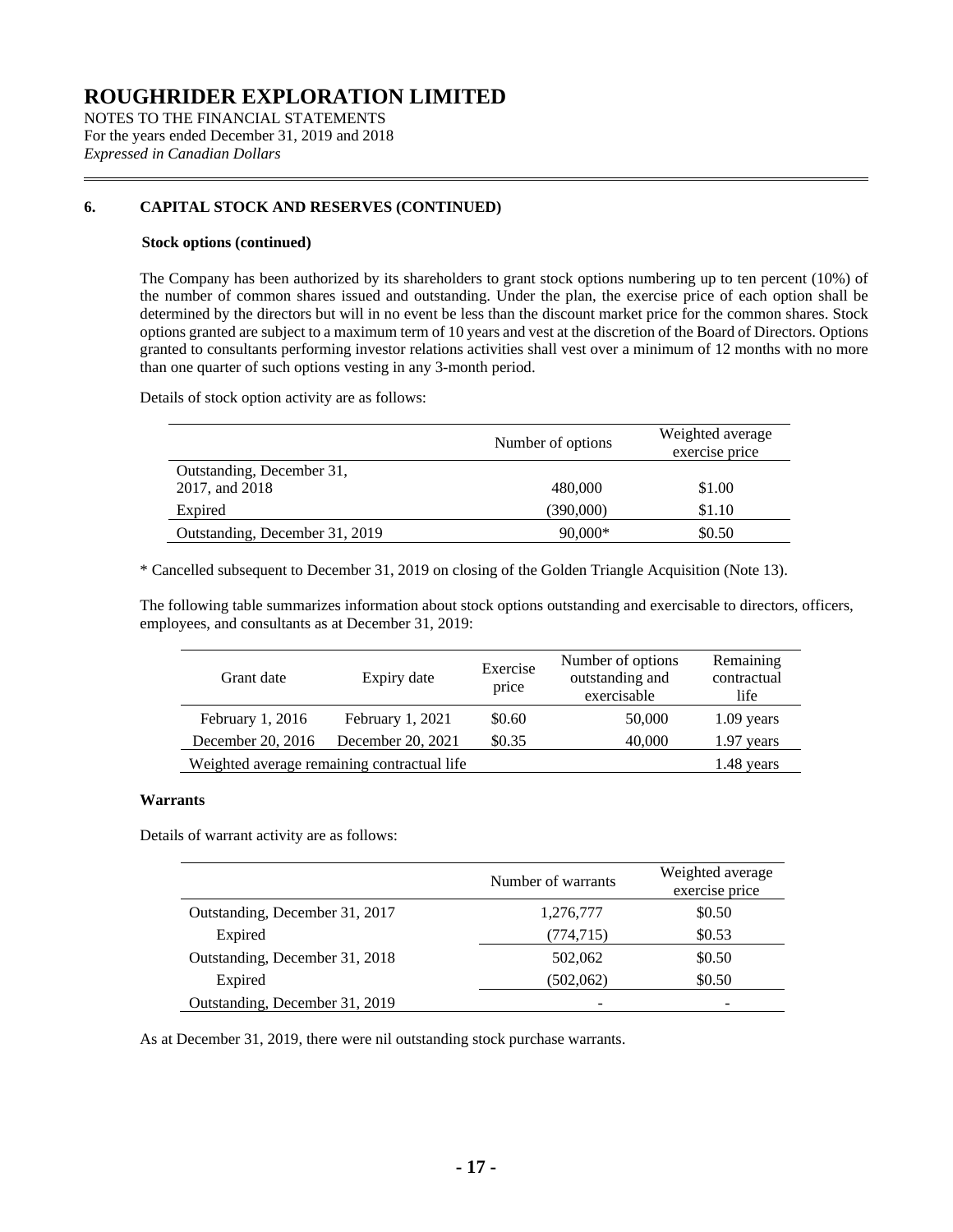NOTES TO THE FINANCIAL STATEMENTS For the years ended December 31, 2019 and 2018 *Expressed in Canadian Dollars*

# **7. CRITICAL ACCOUNTING ESTIMATES AND JUDGMENTS**

The preparation of financial statements requires management to use judgment in making estimates and assumptions that affect the application of accounting policies and the reported amounts of assets, liabilities, income and expenses. Management has made judgments in a number of areas in preparing these financial statements. Those judgments that have the most significant effect on the amounts recognised in the financial statements are the determination whether the entity remains a going concern, and the assessment of impairment indicators for the Company's exploration property acquisition costs. Areas of critical accounting estimates include deferred tax assets.

# **Critical judgments**

# **a. Going concern**

These statements have been prepared on the assumption that the Company is able to continue as a going concern. Additional information relating to the going concern assumption is disclosed in Note 1.

# **b. Impairment of exploration property acquisition costs**

Management's judgement is that there were indicators of impairment of certain exploration property acquisition costs in fiscal 2018 and 2019. Ownership in exploration properties involves certain inherent risks due to the difficulties of determining and obtaining clear title to claims as well as the potential for problems arising from the frequently ambiguous conveyance history characteristics of many exploration properties. Also, the Company must periodically apply to the relevant government entities for exploration-licence renewals, extensions and conversions and is subject to those entities' decisions.

# **Key sources of estimation uncertainty**

# **Deferred tax assets**

The estimation of income taxes includes evaluating the recoverability of deferred tax assets based on an assessment of the Company's ability to utilize the underlying future tax deductions against future taxable income prior to expiry of those deductions. Management assesses whether it is probable that some or all of the deferred income tax assets will not be realized. The ultimate realization of deferred tax assets is dependent upon the generation of future taxable income. To the extent that management's assessment of the Company's ability to utilize future tax deductions changes, the Company would be required to recognize more or fewer deferred tax assets, and future income tax provisions or recoveries could be affected. Actual results may differ from the estimates made. Judgements and estimates, and their underlying assumptions, are reviewed on an ongoing basis. Revisions to accounting estimates or judgements are recognized in the period in which the estimates are revised and in any future periods affected.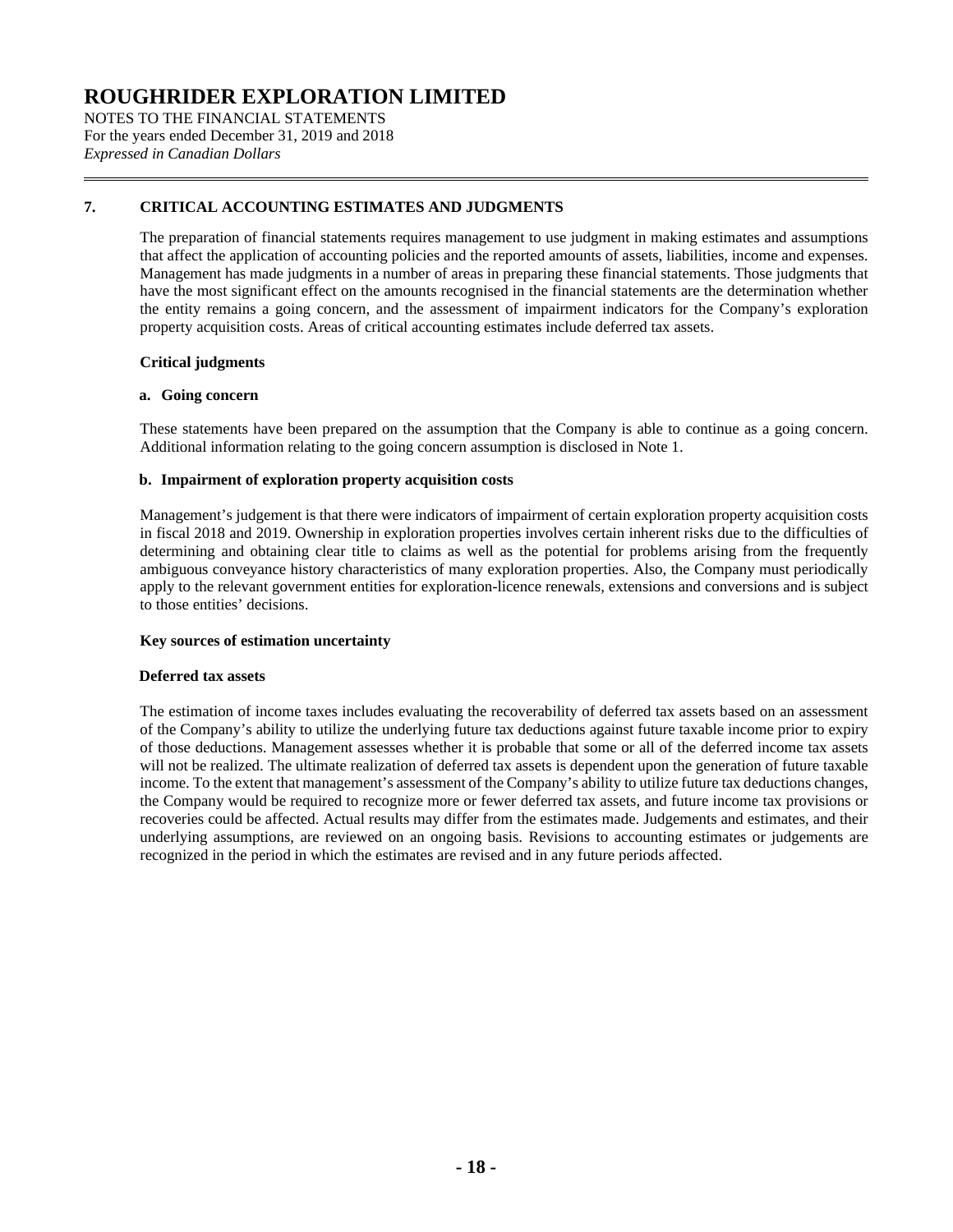NOTES TO THE FINANCIAL STATEMENTS For the years ended December 31, 2019 and 2018 *Expressed in Canadian Dollars*

# **8. INCOME TAXES**

A reconciliation of income taxes at statutory rates with the reported taxes is as follows:

|                                                                     |    | 2019      |          | 2018        |
|---------------------------------------------------------------------|----|-----------|----------|-------------|
| Loss for the year                                                   | \$ | (295.144) | <b>S</b> | (1,735,083) |
| Expected income tax recovery                                        | S  | (80,000)  | S.       | (468,000)   |
| Change in statutory, foreign tax, foreign exchange rates and other  |    | 1.000     |          | (1,000)     |
| Permanent differences                                               |    |           |          | (9,000)     |
| Impact of flow through share                                        |    |           |          | 53,000      |
| Share issuance cost                                                 |    |           |          | (6,000)     |
| Adjustment to prior year provision versus statutory tax returns and |    |           |          |             |
| expiry of non-capital losses                                        |    |           |          | (35,000)    |
| Change in unrecognized deferred tax assets                          |    | 79,000    |          | 466,000     |
| Total income tax recovery                                           |    |           |          |             |

The significant components of the Company's unrecorded deferred tax assets are as follows:

|                                                 | 2019              | 2018        |
|-------------------------------------------------|-------------------|-------------|
| Deferred Tax Assets                             |                   |             |
| Share issuance costs                            | \$<br>\$<br>9.000 | 14,000      |
| <b>Exploration</b> expenses                     | 753,000           | 747,000     |
| Non-capital losses available for future periods | 630,000           | 552,000     |
|                                                 | 1,392,000         | 1,313,000   |
| Unrecognized deferred tax assets                | (1,392,000)       | (1,313,000) |
| Net deferred tax assets                         |                   |             |

The significant components of the Company's unrecognized temporary differences and tax losses are as follows:

|                                                    | 2019         | <b>Expiry Date</b><br>Range | 2018      | <b>Expiry Date</b><br>Range |
|----------------------------------------------------|--------------|-----------------------------|-----------|-----------------------------|
| Share issuance costs                               | \$<br>31,000 | 2038 to 2041                | 52,000    | 2023 to 2028                |
| <b>Exploration</b> expenses                        | 2,788,000    | No expiry                   | 2,765,000 | No expiry                   |
| Non-capital losses<br>available for future periods | 2,335,000    | 2026 to 2039                | 2,046,000 | 2031 to 2038                |

### **9. RELATED PARTY TRANSACTIONS**

Related parties and related party transactions impacting the accompanying financial statements are summarized below and include transactions with the following individuals or entities: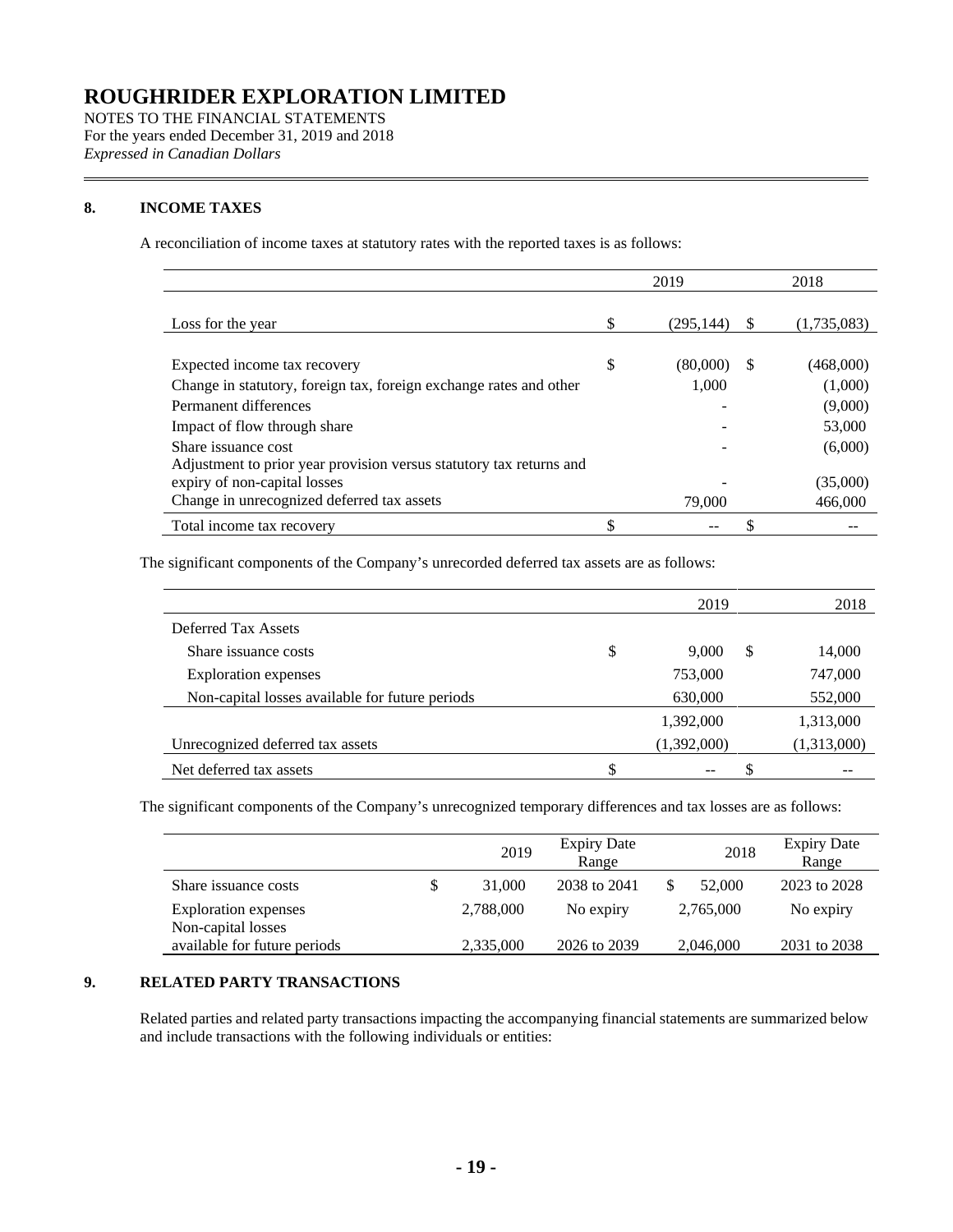NOTES TO THE FINANCIAL STATEMENTS For the years ended December 31, 2019 and 2018 *Expressed in Canadian Dollars*

# **9. RELATED PARTY TRANSACTIONS (CONTINUED)**

#### **Key management personnel**

Key management personnel are those persons that have the authority and responsibility for planning, directing and controlling the activities of the Company, directly or indirectly. Key management includes executive and nonexecutive members of the Company's Board of Directors, the CEO, CFO, and a vice president.

During the year ended December 31, 2019, the Company accrued compensation of \$155,000 (2018 - \$155,000) to the CEO, which is included in salaries, marketing and exploration expenses; non-executive members of the Company's Board of Directors received no cash compensation or stock options.

#### **Other related parties**

During the year ended December 31, 2019:

- a) Legal services valued at \$28,669 (2018 \$17,167) were provided by a law firm for which one of the directors of the Company is a partner; and
- b) The Company paid \$40,900 (2018 \$11,379) for administrative services and \$12,000 (2018 \$12,000) for rent expense to a company owned by a director and officer of the Company.

As at December 31, 2019, the Company owed \$241,857 (December 31, 2018 – \$46,948) to related parties, which is included in accounts payable and accrued liabilities.

# **10. CAPITAL MANAGEMENT**

The Company manages its common shares, options and warrants as capital, each components of shareholders' equity (deficiency). As at December 31, 2019, the Company's shareholders' deficiency was \$247,329. As the Company is an exploration-stage mining company, its principal source of funds is from the issuance of common shares (See Note 1). When managing the capital structure, the Company's competing objectives are to minimize the number of shares issued and to raise sufficient capital to both safeguard its ability to continue as a going concern, and to execute nearterm exploration objectives. The Company has not established any quantitative capital management criteria as the competing objectives require subjective analysis.

There were no changes to the Company's approach to capital management during the year ended December 31, 2019. The Company is not subject to any externally imposed capital requirements.

# **11. FINANCIAL INSTRUMENTS AND RISK MANAGEMENT**

### **Financial instruments**

Cash, receivables and accounts payable and accrued liabilities are carried at amortized cost. The Company considers that the carrying amount of these financial assets and liabilities measured at amortized cost to approximate their fair value due to the short-term nature of the financial instruments.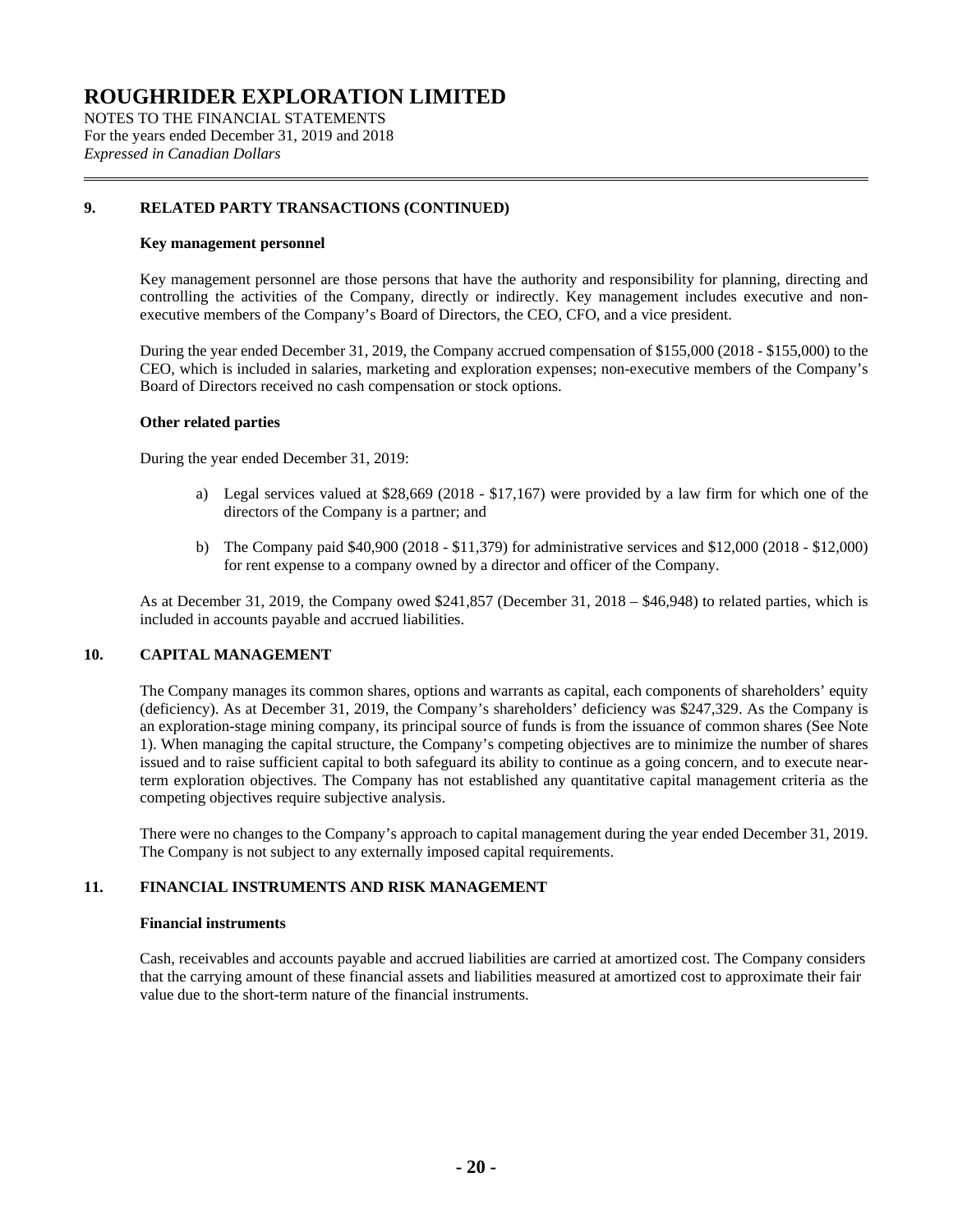NOTES TO THE FINANCIAL STATEMENTS For the years ended December 31, 2019 and 2018 *Expressed in Canadian Dollars*

# **11. FINANCIAL INSTRUMENTS AND RISK MANAGEMENT (CONTINUED)**

#### **Financial instruments (continued)**

Fair value estimates of financial instruments are made at a specific point in time, based on relevant information about financial markets and specific financial instruments. As these estimates are subjective in nature, involving uncertainties and matters of significant judgment, they cannot be determined with precision. Changes in assumptions can significantly affect estimated fair values.

#### **Financial risk factors**

The Company's risk exposures and the impact on the Company's financial statements are summarized below.

#### *Credit risk*

Financial instruments that potentially subject the Company to a significant concentration of credit risk consist primarily of cash and receivables. The Company limits its exposure to credit loss by placing its cash with a major Canadian bank. The Company's only significant receivable at December 31, 2019 relates to a sales tax refund from the Government of Canada, who is not considered a default risk.

#### *Liquidity risk*

Liquidity risk is the risk that the Company cannot meet its financial obligations associated with financial liabilities in full. The Company is exposed to liquidity risk and manages it through the management of its capital structure, as outlined below. All of the Company's current financial liabilities are anticipated to mature within the next fiscal period. The Company intends to settle these with funds from its positive working capital position following its recently completed financing (Note 13). The Company remains exposed to liquidity risk.

#### *Market risk*

Market risk is the risk of loss that may arise from changes in market factors such as interest rates, commodity prices, equity prices, and foreign currency fluctuations.

#### *a) Interest rate risk*

Interest rate risk on cash is minimal because these investments generally have a fixed yield rate. As at December 31, 2019, the Company did not have any interest-bearing debt.

#### *b) Foreign currency risk*

The Company could be exposed to foreign currency risk on fluctuations related to cash, and accounts payable and accrued liabilities that are denominated in a foreign currency. As at December 31, 2019, the Company did not have any significant exposure to foreign currencies and so considers foreign currency risk insignificant to the Company at present.

# *c) Price risk*

The Company may at times have limited indirect exposure to price risk with respect to commodity and equity prices. Equity price risk is defined as the potential adverse impact on the Company's earnings due to movements in individual equity prices or general movements in the level of the stock market. Commodity price risk is defined as the potential adverse impact on earnings and economic value due to commodity price movements and volatilities.